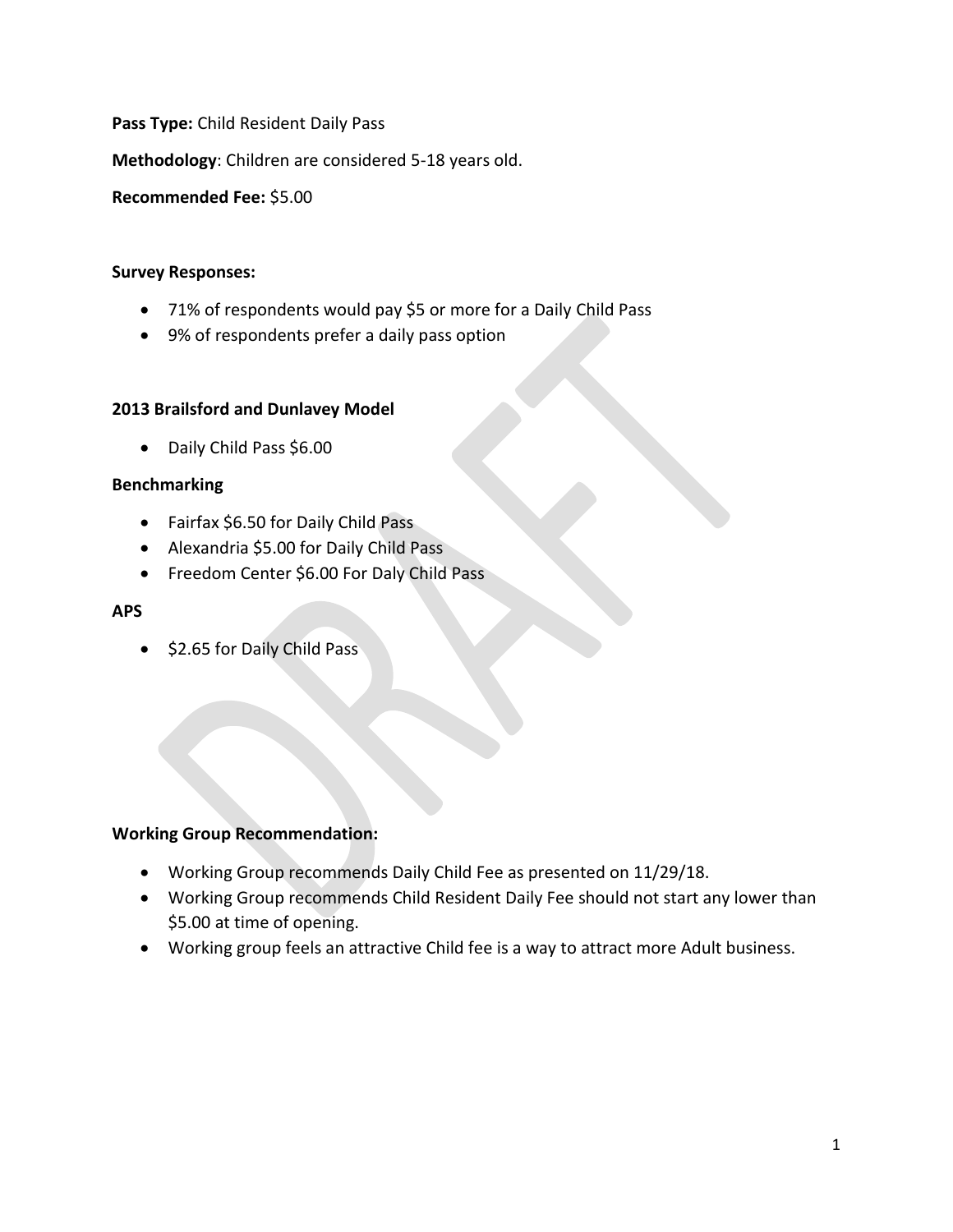**Pass Type:** Child Resident 10-visit pass

**Recommended Fee**: \$ 45.00

**Methodology:** 10 child daily resident visits for price of 9.

### **Survey Responses:**

- 57% of respondents prefer a 10-visit pass.
- 71% of respondents would pay \$5 or more for a Daily Child Pass

## **2013 Brailsford and Dunlavey Model**

• 25-punch pass \$135.00

## **Benchmarking**

• Montgomery County 12 entries for price of 10 \$50.00/12 visits

## **APS**

• \$23.85 for 10 child swims.

- Working Group recommends the Child 10-visit pass and fee as presented on 11/29/18.
- Working Group approves of the methodology of the Child 10-visit pass.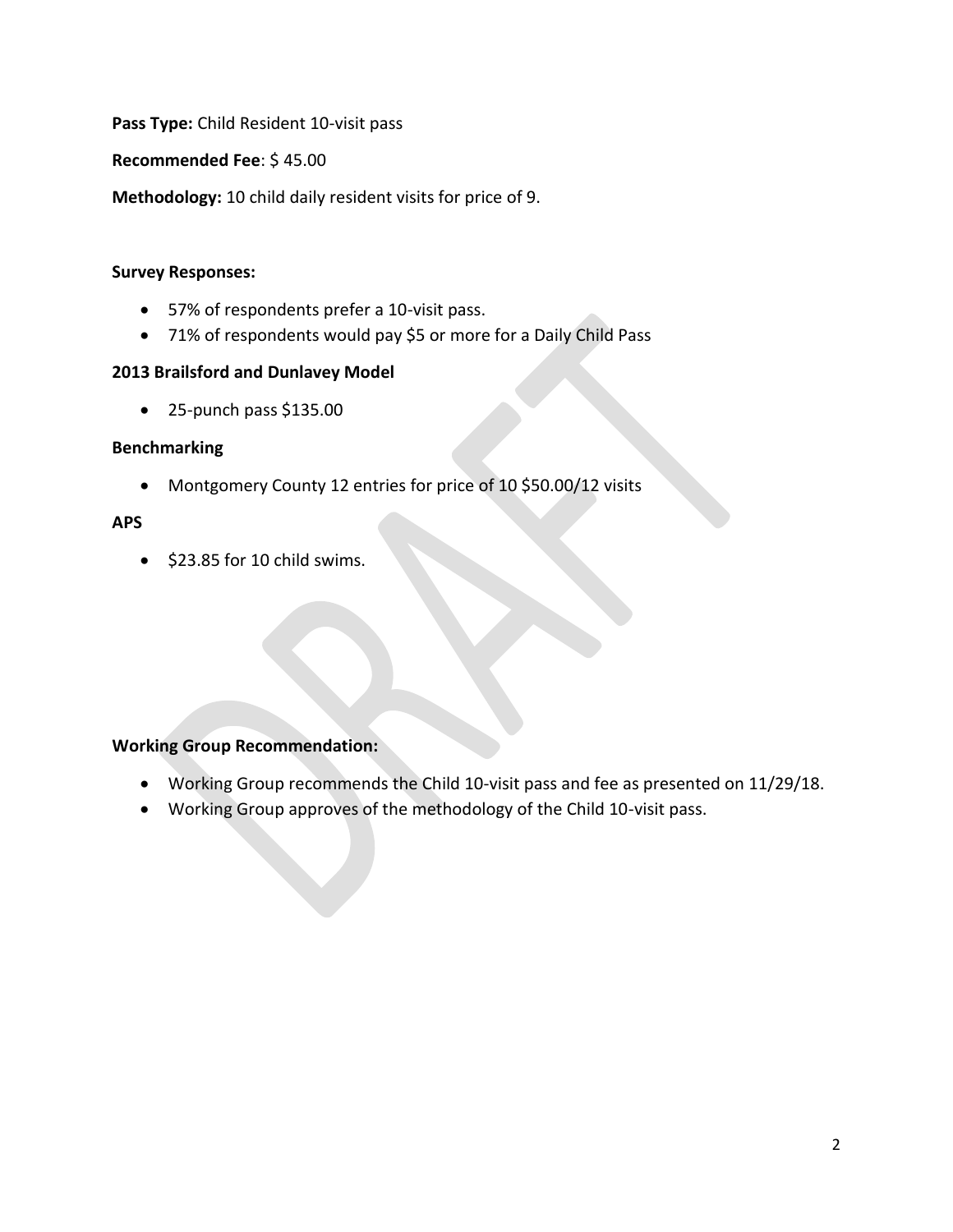# **Pass Type:** Child Resident 20-Visit Pass

### **Recommended Fee**: \$90.00

**Methodology:** 20 child daily resident visits for price of 18.

### **Survey Responses:**

- 71% of respondents would pay \$5 or more for a Daily Child Pass
- 20% of respondents prefer a 20-punch pass.

## **2013 Brailsford and Dunlavey Model**

 $\bullet$  25 punch-pass \$135.00

## **Benchmarking**

• Montgomery County 12 entries for price of 10 \$50/12 visits.

## **APS**

• \$23.85 for 10 child swims.

- Working Group recommends eliminating the proposed Child Resident 20-visit pass as presented on 11/29/18.
- Working Group feels purchasing 2 10-visit passes provides the same discount a proposed 20-visit pass.
- Working Group proposes new 25-visit pass.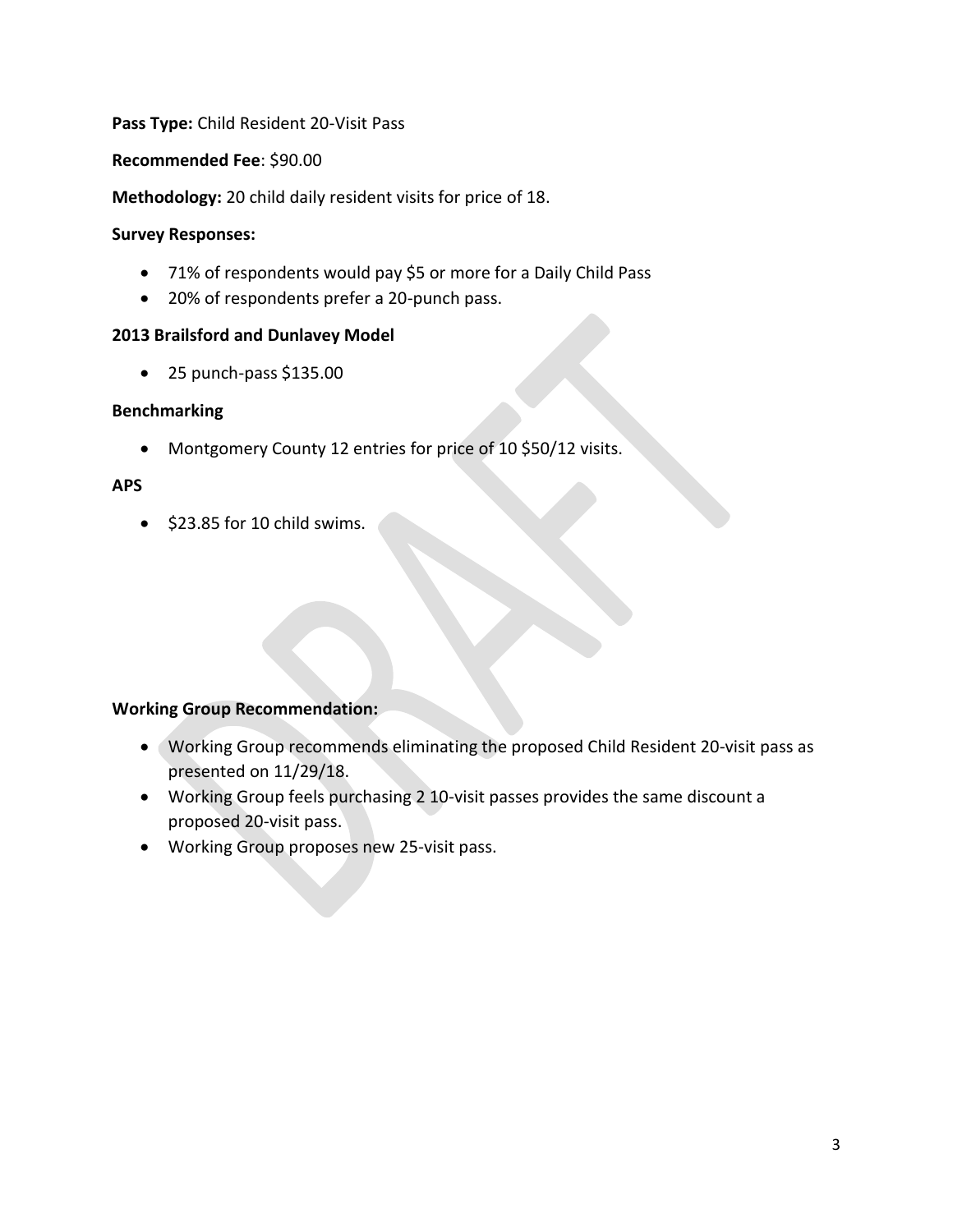## **Pass Type:** Child Resident 1-Month Pass

### **Recommended Fee**: \$50.00

**Methodology:** 10 child resident daily rate visits.

### **Survey Responses:**

- 71% of respondents would pay \$5 or more for a Daily Child Pass.
- 70% would pay \$20 or more for an Annual Child Pass.

## **2013 Brailsford and Dunlavey Model**

• \$35 for monthly dependent membership.

## **Benchmarking**

- B&D Model 1-month based on 9.25 monthly visits @ daily rate. \$35.00
- Fairfax 1-month based on 7.4 monthly visits @ daily rate. \$19.00.
- Alexandria 6.25 monthly visits @ daily rate.

## **APS**

• \$54.00 for 3 months of children swims.

- Working Group recommends eliminating the Child Resident 1-month pass as presented on 11/29/18.
- Working Group proposes new 25-visit pass.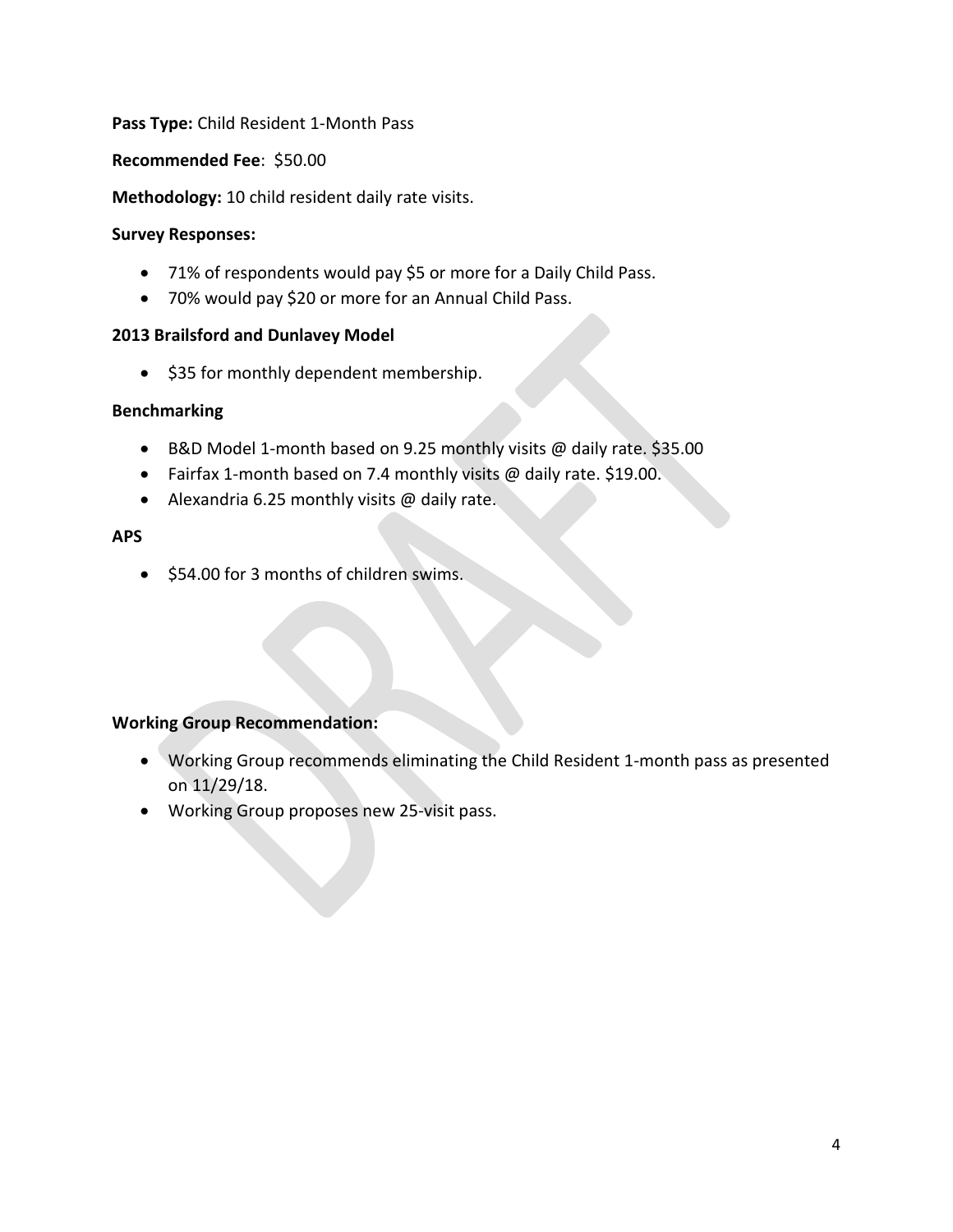**Pass Type:** Child Resident 25-visit pass.

**Recommended Fee**: \$ 110.00

**Methodology:** 25 daily Child Resident visits for cost of 22 visits.

### **Survey Responses:**

• 30% of respondents prefer a pay-per-visit option.

# **2013 Brailsford and Dunlavey Model**

 $\bullet$  25 punch pass \$135.00

## **Benchmarking**

• Montgomery County 12 visits for \$50.00 children under 18.

### **APS**

• 10 Child swims for \$23.85

- Working group recommends new 25-visit pass and fee.
- Working group recommends 25-visit pass is good for one-year from time of purchase.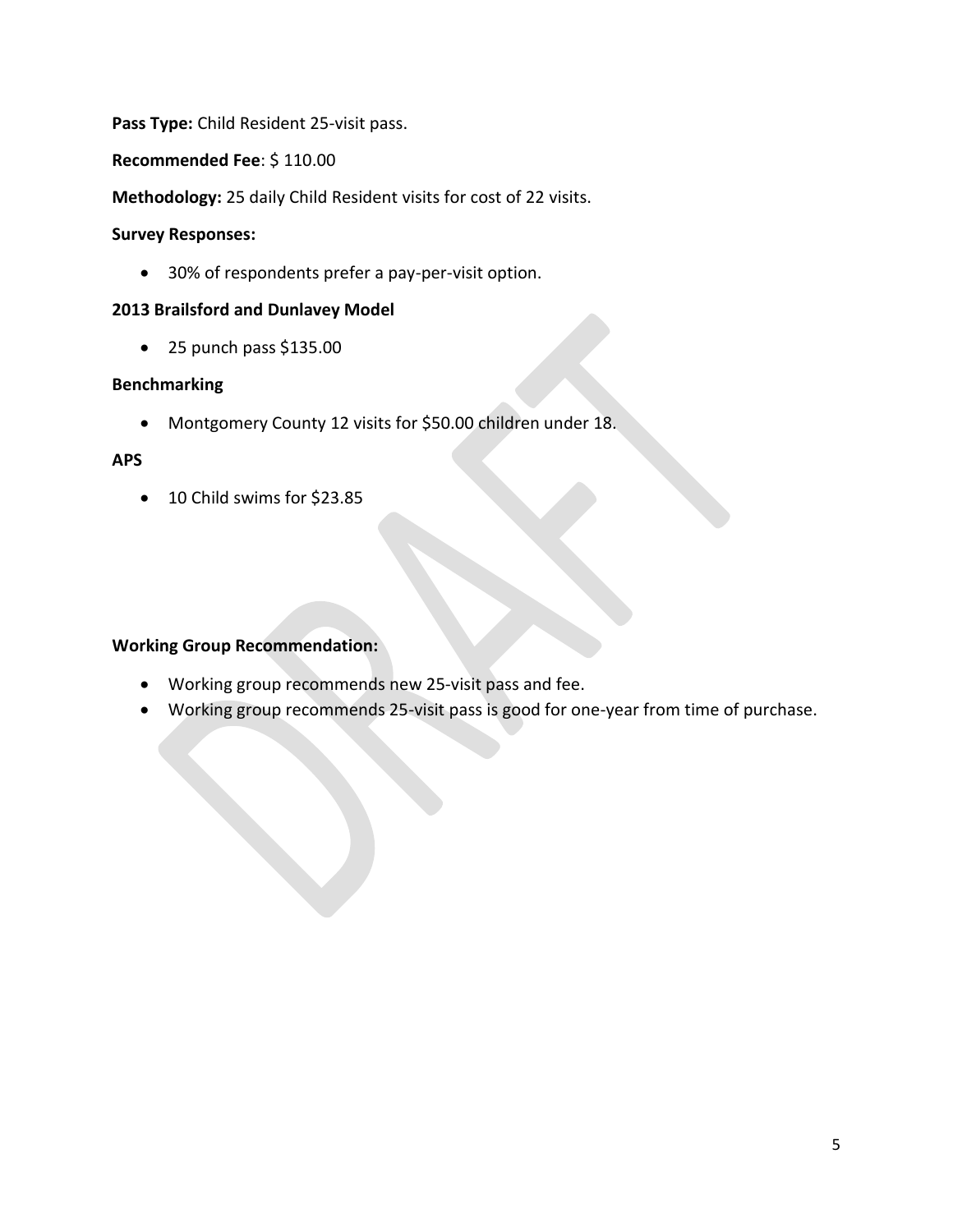**Pass Type:** Child Resident 6-Month Pass

**Recommended Fee**: \$200.00

**Methodology:** 40 child resident daily rate visits.

## **Survey Responses:**

 $\bullet$  N/A

## **2013 Brailsford and Dunlavey Model**

• \$165 for dependent 6-month membership.

## **Benchmarking**

- B&D Model based on 45 visits @ daily rate. \$35
- APS based on 38 visits @ daily rate.
- Fairfax based on 36 visits @ daily rate. \$91

### **APS**

• \$103.35 for 6 months of child resident swims.

- Working Group recommends keeping Child Resident 6-month pass and fee as presented on 11/29/18.
- Working group approves of methodology for the Child Resident 6-Month pass.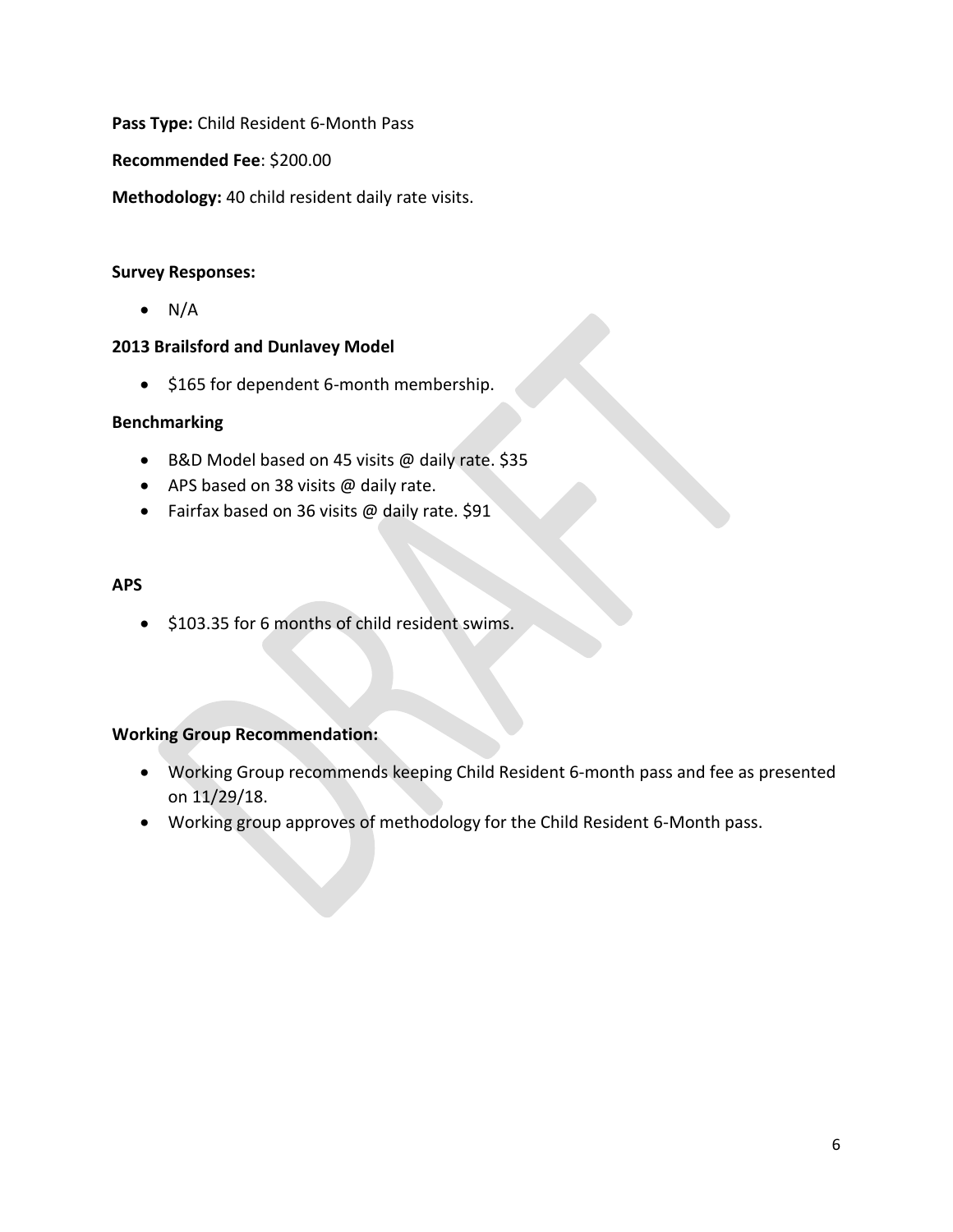**Pass Type:** Child Resident Indoor Season-Pass

**Recommended Fee**: \$275.00

**Methodology:** 55 child resident rate daily visits.

#### **Survey Responses:**

- 13% of respondents prefer an annual individual pass
- 16% of respondents prefer an annual family pass

### **2013 Brailsford and Dunlavey Model**

 $\bullet$  N/A

### **Benchmarking**

 $\bullet$  N/A

### **APS**

• N/A

## **Working Recommendation:**

- Working Group recommends name change from "School-Year pass" to "Indoor-Season pass."
- Working Group Indoor Season definition is September through May.
- Working Group recommends Indoor Season pass to accommodate Arlington's outdoor pool community as presented on 11/29/18.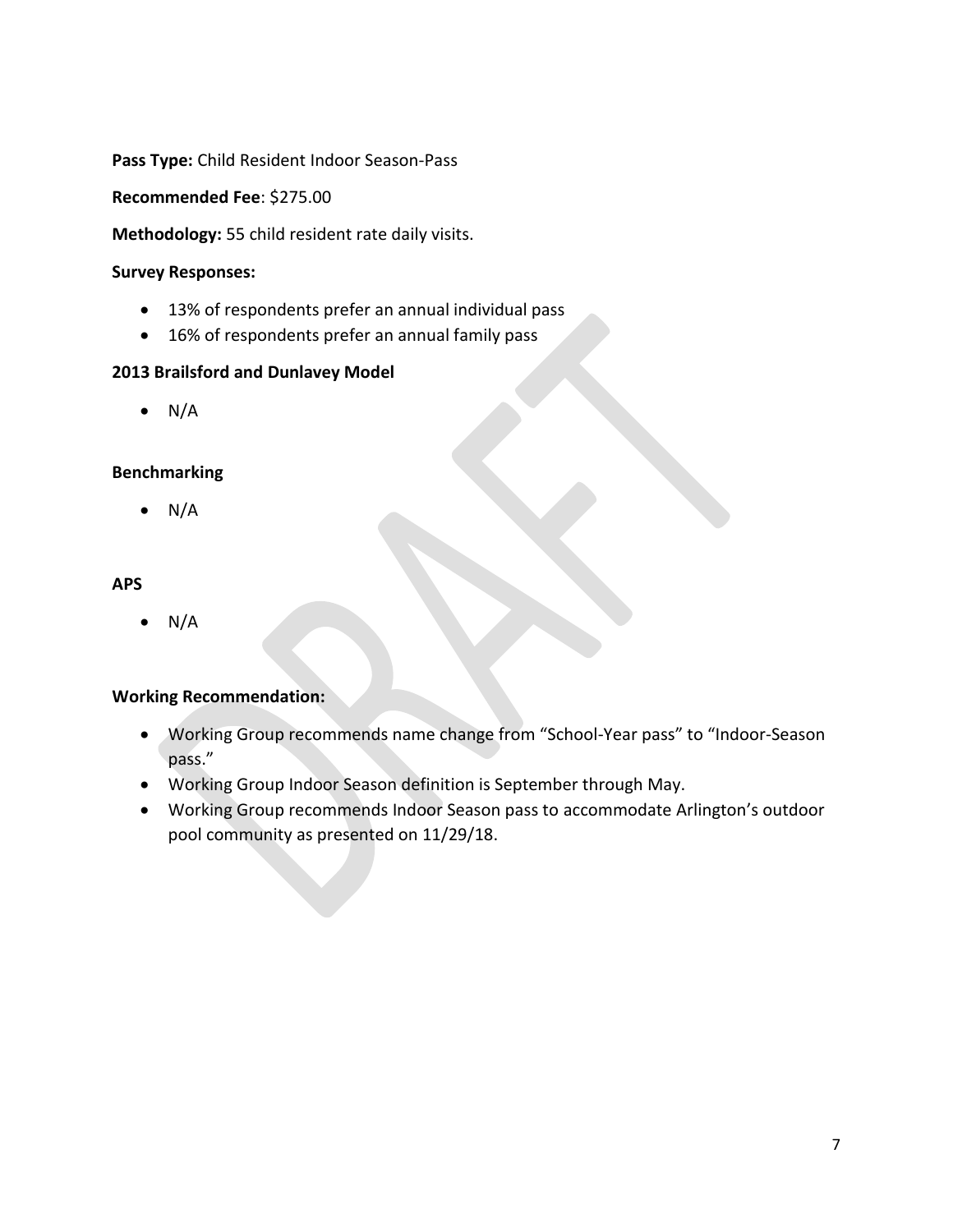#### **Pass Type:** Child Resident Annual Pass

**Recommended Fee**: \$350.00

**Methodology:** Based on 70 child resident rate daily visits**.** 

#### **Survey Responses:**

- 13% of respondents prefer an annual individual pass
- 16% of respondents prefer an annual family pass

#### **2013 Brailsford and Dunlavey Model**

• \$300 for dependent yearly membership.

#### **Benchmarking**

- B&D Model based on 81 annual visits. \$300
- APS based on 62 annual visits.
- Fairfax based on 66 annual visits.\$166.
- Alexandria based on 56 annual visits. \$450.

#### **APS**

• \$165.35 for child annual membership.

### **Working Group Recommendation:**

• Working Group recommends keeping the Child Resident Annual Pass fee as presented on 11/29/18.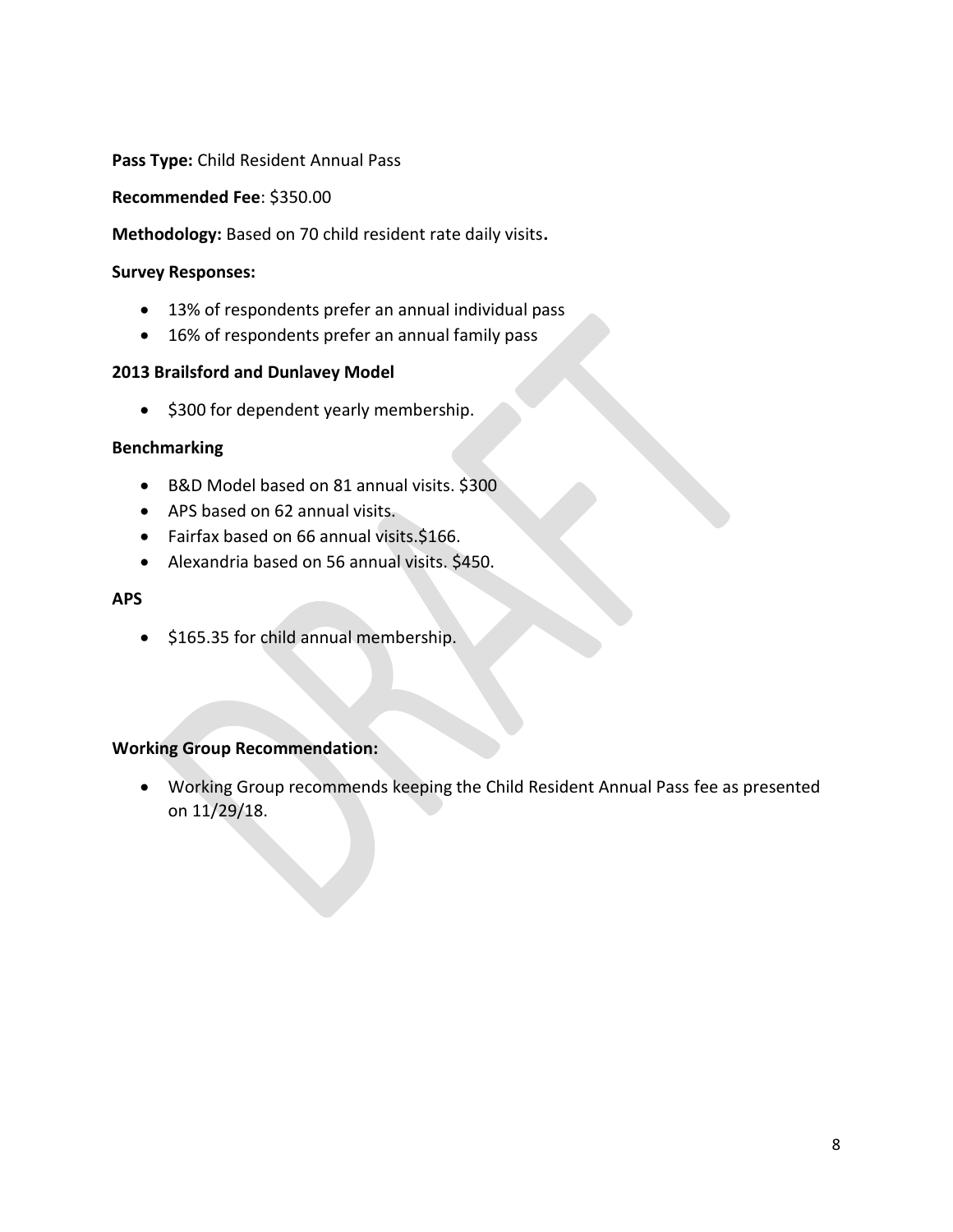**Pass Type:** Adult Resident Daily Pass

**Fee Recommendation**: \$9.00

#### **Statistically Valid Survey Responses:**

- 9% of respondents prefer a daily pass option.
- 64% of respondents would pay \$7 or more for a daily adult pass.

#### **Current DPR Daily Fitness Center Visit**

• \$8.00 resident adult daily pass.

### **APS Daily Swim Pass**

• \$6.30 resident adult daily pass.

### **2013 Brailsford and Dunlavey Model**

• Adult Daily Visit pass \$8.00.

### **Benchmarking**

- Fairfax Resident Daily Pass \$10.00
- Montgomery County \$7.00
- Freedom Center \$9.00
- Alexandria \$8.00

- Adult Resident Daily Fee presented on 11/29/18 was \$8.00.
- Working Group recommends Adult Resident Daily fee from \$8.00 to \$9.00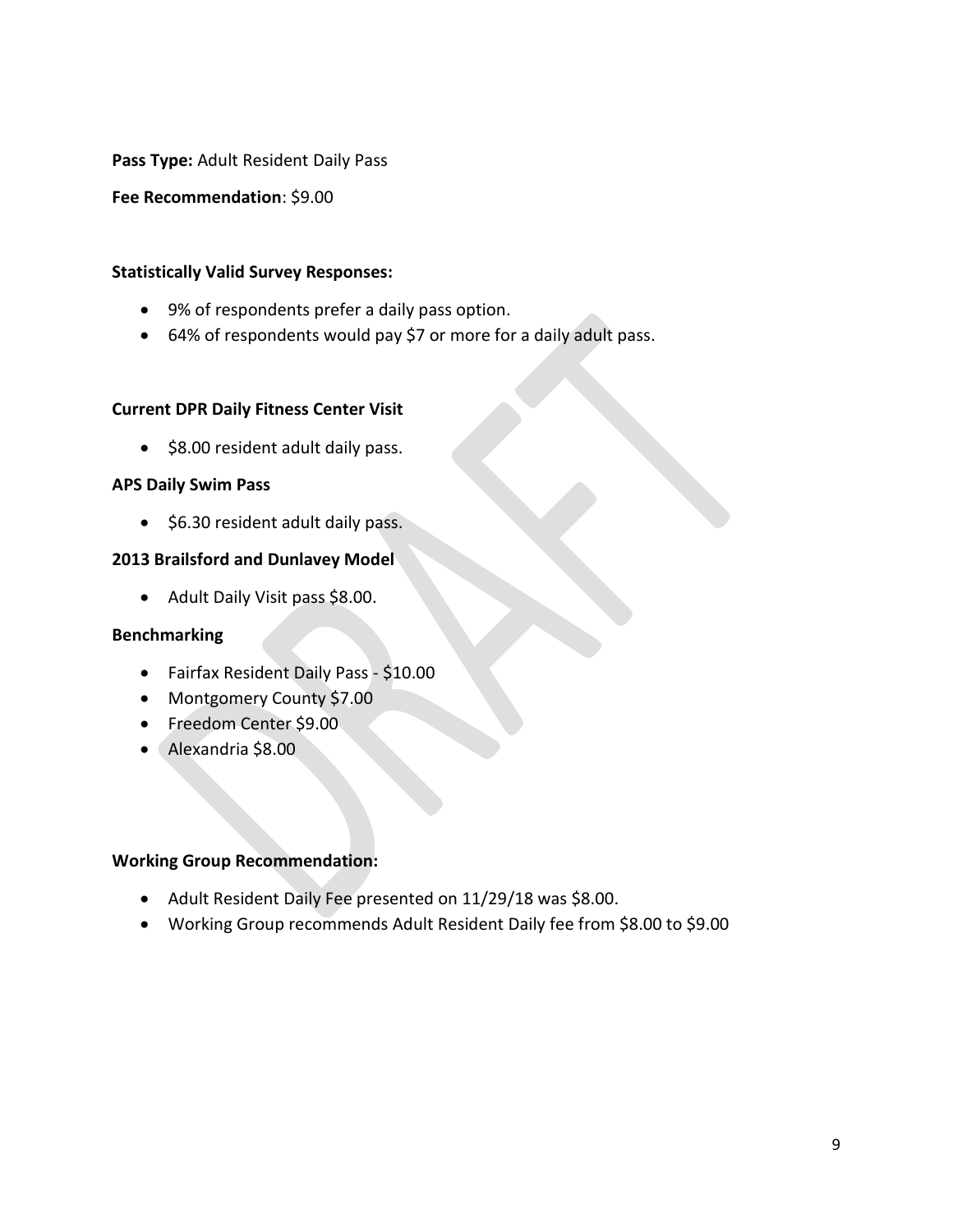**Pass Type:** Adult Resident 10-visit pass.

**Recommended Fee**: \$81.00

**Methodology:** 10 Adult daily resident visits for the price of 9.

#### **Statistically Valid Survey Responses:**

- 31% of respondents prefer a Punch Pass option.
- 57% of respondents prefer a 10-visit pass option.

#### **APS**

• APS \$56.75 for 10 resident visits.

#### **2013 Brailsford and Dunlavey Model**

• 25-punch pass \$185.00

#### **Benchmarking**

- Fairfax \$159.00 for 25 visits (24 months).
- Montgomery County \$70.00 for 12 visits

- Adult 10-visit fee presented on 11/29/18 was \$72.00
- Working Group recommends changing the Adult Daily fee to \$9.00
- Working Group recommends Adult 10-visit pass be \$81.00, 10 visits for price of 9.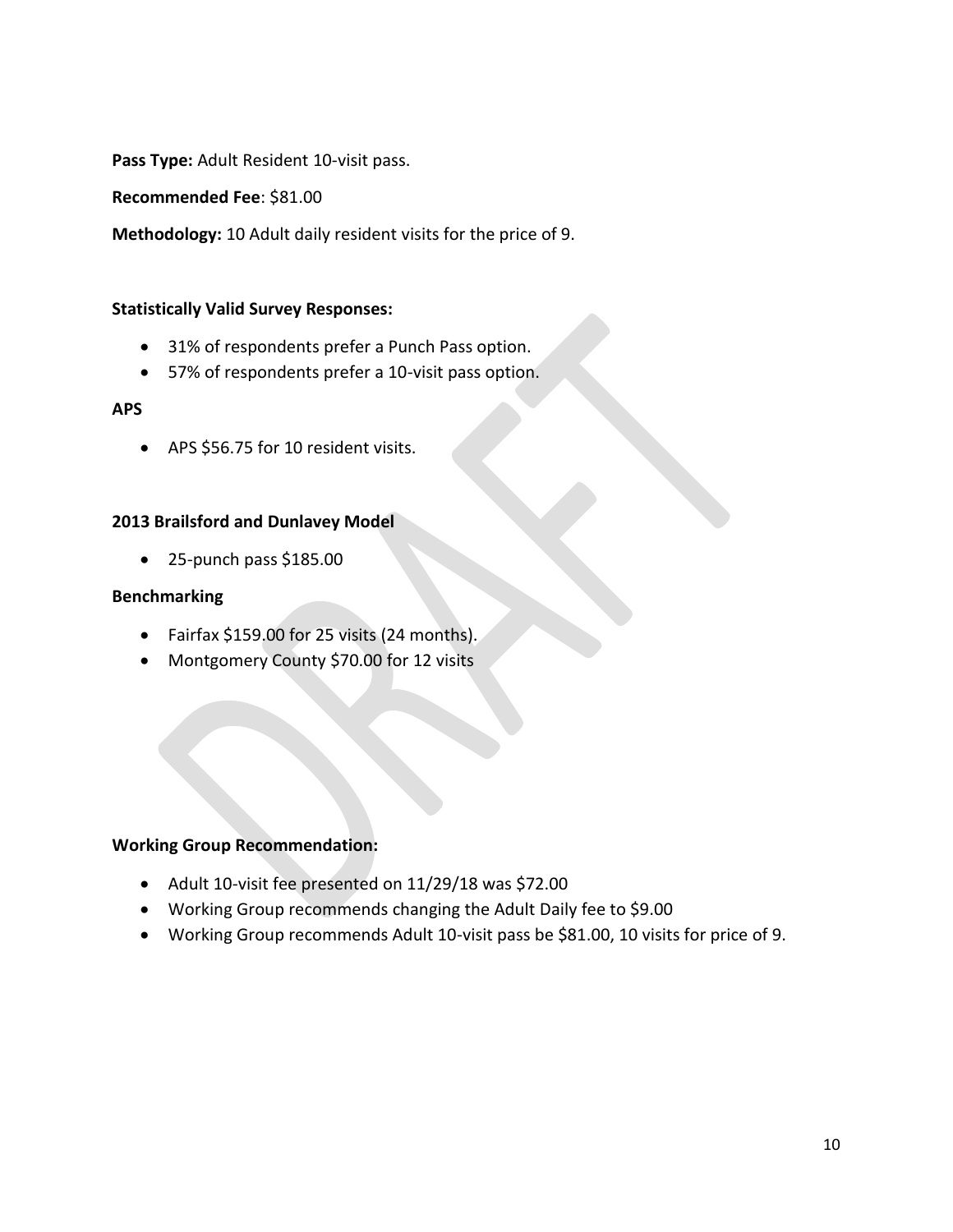**Pass Type:** Adult Resident 20-visit pass.

#### **Recommended Fee**: \$144.00

**Methodology:** 20 Adult daily resident visits for the price of 18.

#### **Survey Responses:**

- 31% of respondents prefer a punch-pass option.
- 20% of respondents prefer a 20-visit pass option.

#### **2013 Brailsford and Dunlavey Model**

 $\bullet$  25-punch pass \$185.00

### **APS**

- \$56.75 for 10 visits.
- \$128.50 for 3-month membership.

### **Benchmarking**

- Fairfax \$159.00 for 25 visits.
- Freedom Center \$50 Monthly.

- Working Group recommended eliminating the proposed Adult Resident 20-visit pass at 11/29/18 meeting.
- Purchasing 2 10-visit passes provides the same discount.
- Working Group proposes 25-visit pass.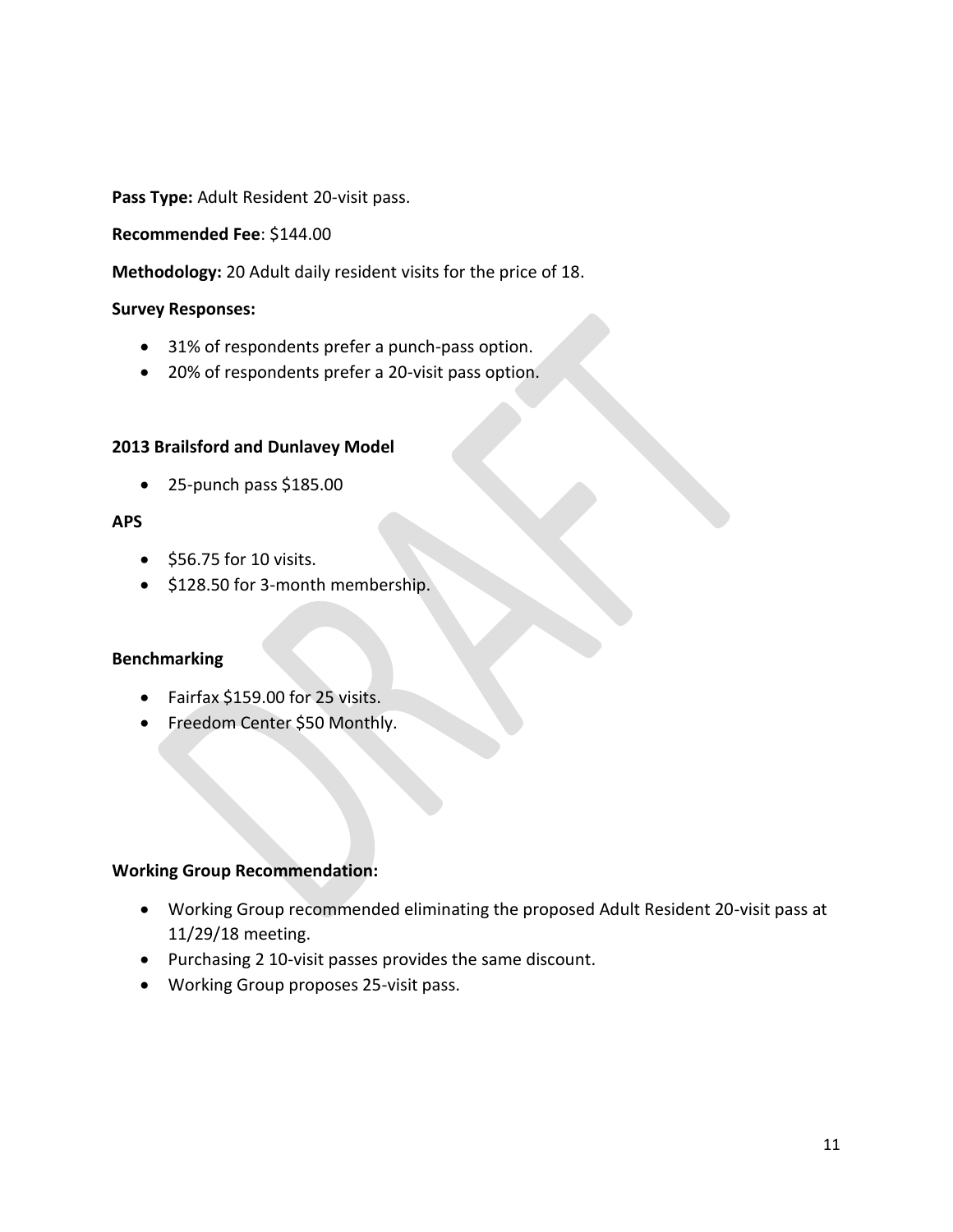**Pass Type:** Adult Resident 1-Month Pass.

#### **Recommended Fee**: \$80.00

**Methodology:** 10 Adult resident daily rate visits.

#### **Survey Responses:**

- 12% of respondents prefer a monthly pass.
- 61% of respondents would pay \$40 or more for a monthly pass.

### **2013 Brailsford and Dunlavey Model**

• \$74.00 for Adult Monthly Single Pass (9 visits)

#### **Benchmarking**

- B&D Model 1-month based on 9.25 monthly visits @ daily rate. \$74
- Fairfax 1-month based on 7.4 monthly visits  $@$  daily rate. \$74
- Alexandria 6.25 monthly visits @ daily rate. \$50
- Freedom Center 5.5 monthly visits @ daily rate \$50

### **APS**

• 3-month resident pass \$128.50

- Working Group recommended eliminating the Adult Resident 1-month pass at 11/29/18 meeting.
- Working Group proposes 25-visit pass.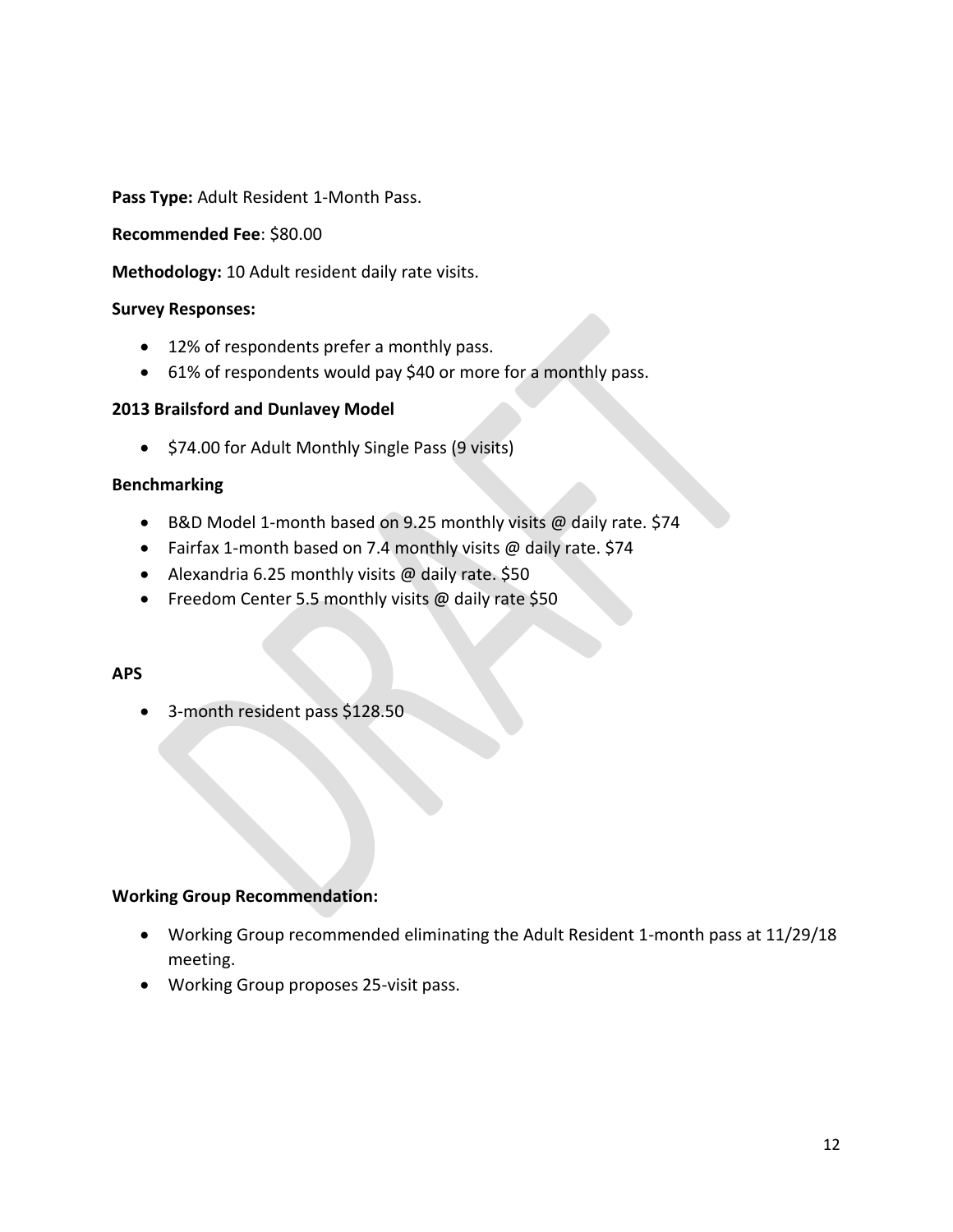### **Pass Type:** Adult Resident 25-visit pass.

**Recommended Fee**: \$198.00

**Methodology:** 25 visits for cost of 22.

#### **Survey Responses:**

- 12% of respondents prefer a monthly pass.
- 61% of respondents would pay \$40 or more for a monthly pass.

### **2013 Brailsford and Dunlavey Model**

• \$74.00 for Adult Monthly Single Pass (9 visits)

### **Benchmarking**

- B&D Model 1-month based on 9.25 monthly visits @ daily rate. \$74
- Fairfax 1-month based on 7.4 monthly visits @ daily rate. \$74
- Alexandria 6.25 monthly visits @ daily rate. \$50
- Freedom Center 5.5 monthly visits @ daily rate \$50

#### **APS**

• 3-month resident pass \$128.50

- Working group recommended 25-visit pass at 11/29/18 meeting.
- Working group recommends 25-visit pass is good for one-year from time of purchase.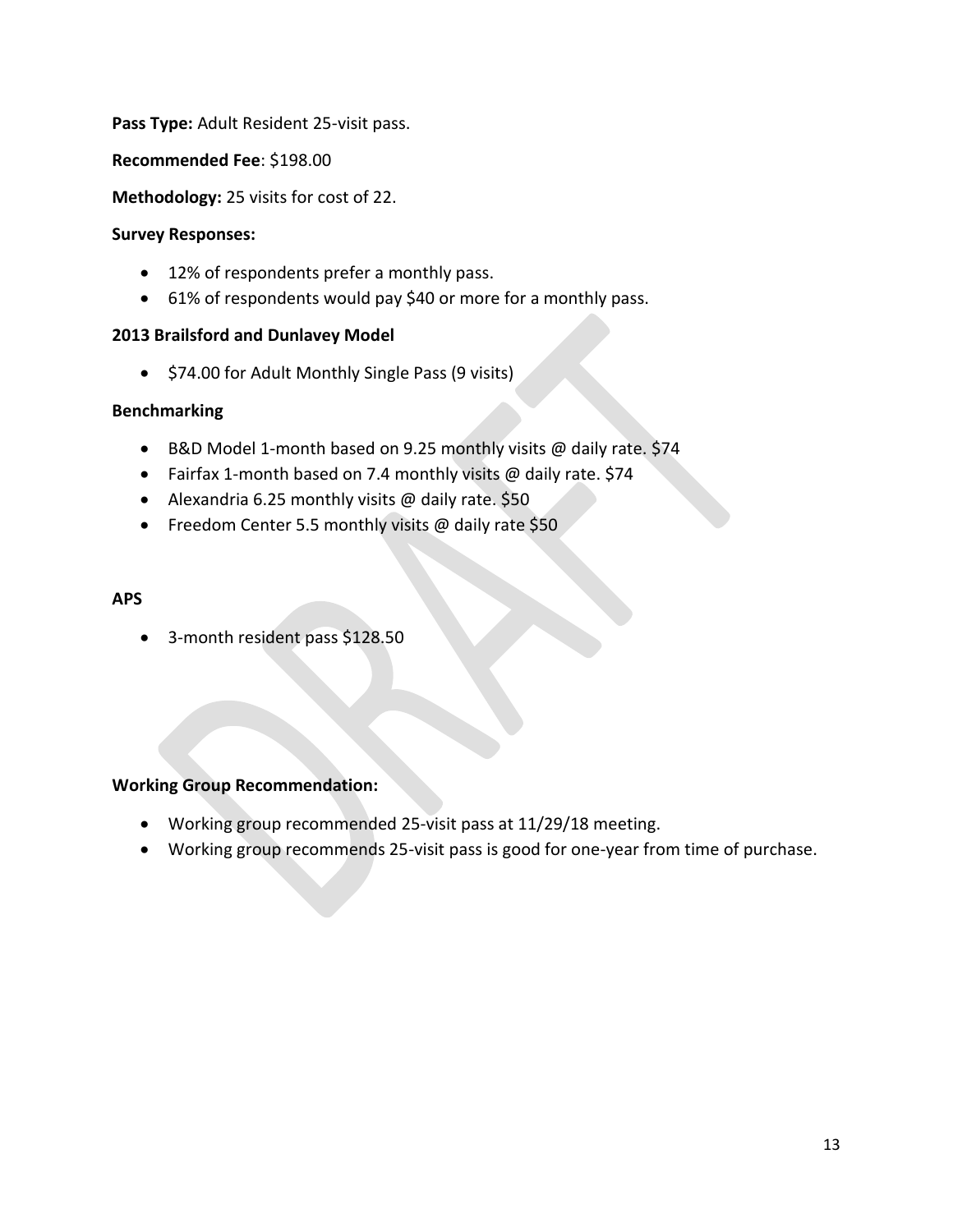## **Pass Type:** Adult Resident 6-month Pass.

#### **Recommended Fee**: \$360.00

**Methodology:** 40 Adult resident daily rate visits.

#### **Survey Responses:**

• 61% of respondents would pay \$40 or more monthly for an annual adult pass.

#### **2013 Brailsford and Dunlavey Model**

• 6-Month Pass \$365.00 (5 1-month memberships)

#### **Benchmarking**

- B&D Model based on 45 visits @ daily rate. \$365.00
- Fairfax based on 36 visits @ daily rate. \$367.00

#### **APS**

• \$245.70 for Resident 6-month pass.

- Fee presented at 11/29/18 was \$320.00.
- Working Group recommends raising Adult Daily fee to \$9.00
- Working Group recommends the cost of an Adult Resident 6-month pass be \$360.00.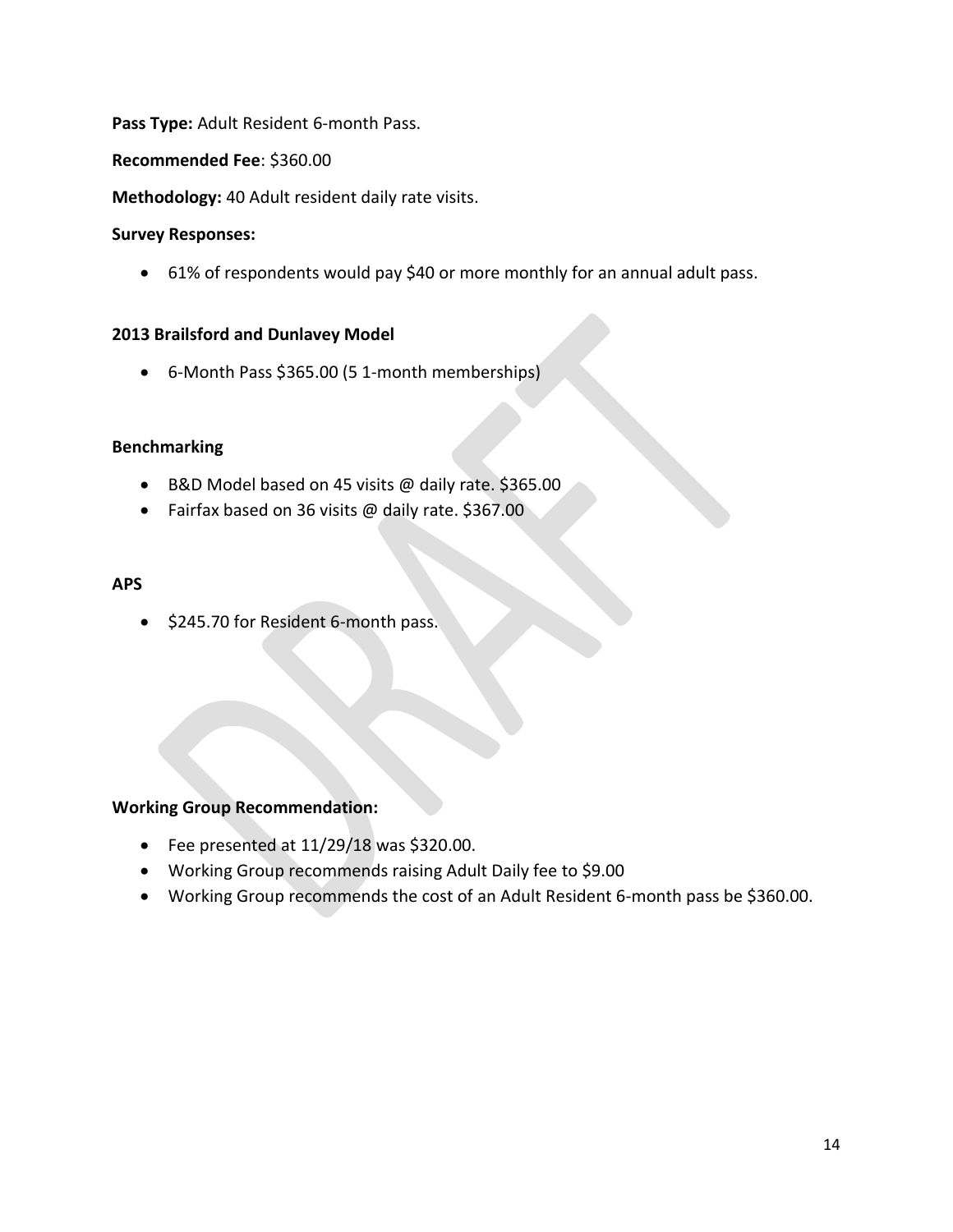**Pass Type:** Adult Resident Indoor-Season Pass

**Recommended Fee**: \$495.00

**Methodology:** 55 Adult resident rate daily visits.

**Survey Responses:**

### **2013 Brailsford and Dunlavey Model**

• Adult 6-month membership \$365.00

### **APS**

• \$393.00 for Resident 12-month pass.

### **Benchmarking**

• Freedom Center 9-month membership \$450

- Fee presented at 11/29/18 was \$440.00
- Working Group recommends Adult Daily fee be \$9.00.
- Working Group recommends the cost of an Adult Indoor-Season pass be \$495.00
- Working Group recommends name change from "School-Year pass" to "Indoor-Season pass."
- Working Group Indoor Season definition is September through May.
- Working Group recommends Indoor Season pass to accommodate Arlington's outdoor pool community.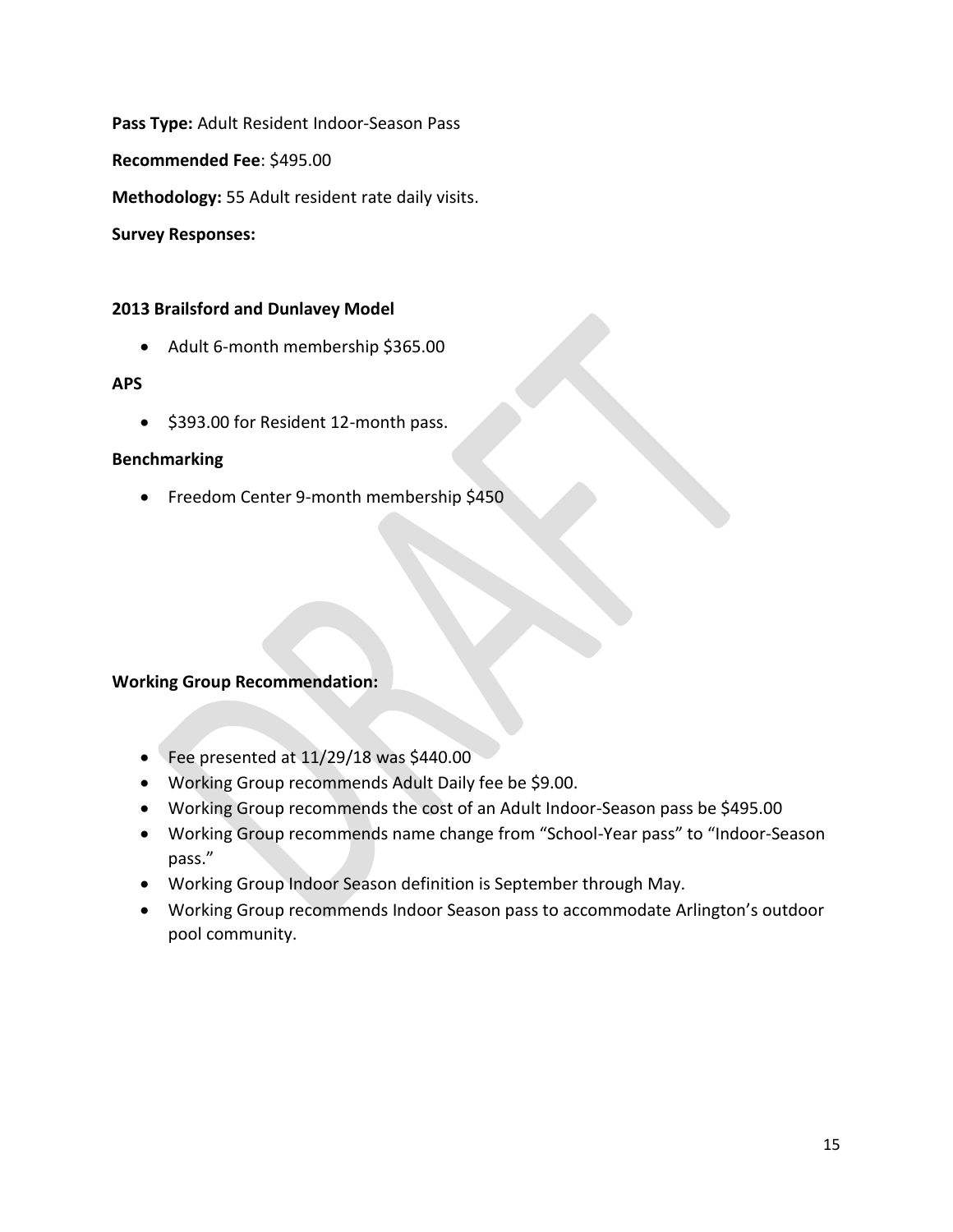## **Pass Type:** Adult Resident Annual Pass

#### **Recommended Fee**: \$630.00

#### **Methodology:** Based on 70 Adult resident daily visits.

#### **Survey Responses:**

- 13% of respondents prefer an Annual Individual Pass.
- 61% of respondents would pay \$40 or more monthly for an annual adult pass.

#### **2013 Brailsford and Dunlavey Model**

• Annual Resident Adult Pass \$650.00

### **APS**

• \$393.00 for Resident 12-month pass.

### **Benchmarking**

- B&D Model based on 81 annual visits. \$650.
- Fairfax based on 66 annual visits. \$669.
- Alexandria based on 56 annual visits. \$450.

### **APS**

• \$393.00 for 12 month pass

- Fee presented on 11/29/18 meeting was \$560.00.
- Working Group recommends the Adult Daily fee be \$9.00.
- Working Group recommends the cost of an Adult Annual pass be \$630.00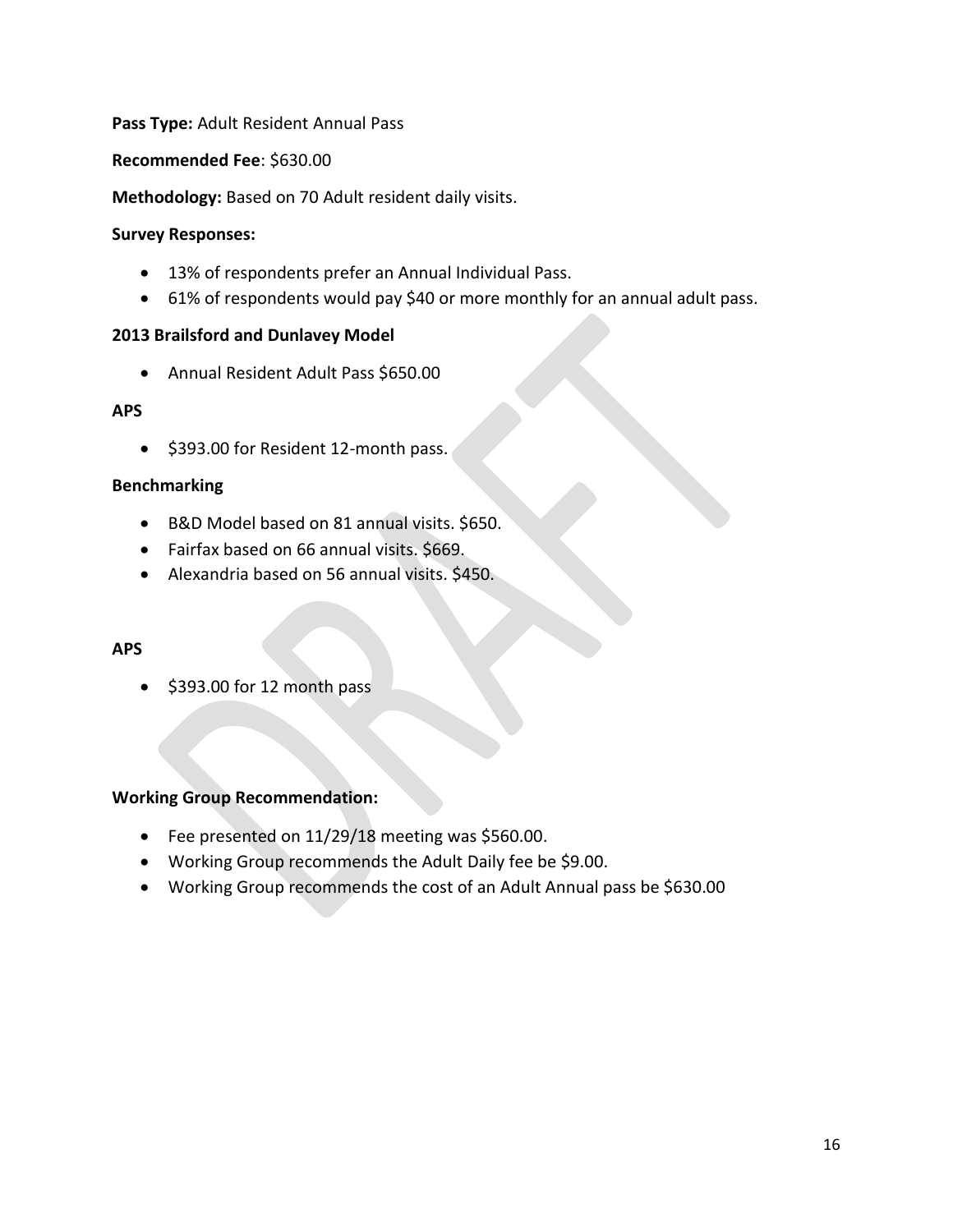## **Pass Type:** Senior Resident Adult Daily Fee

**Recommended Fee**: \$6.00

#### **Survey Responses:**

• 76% of respondents would pay \$5 or more for a Daily Senior Adult Pass

#### **2013 Brailsford and Dunlavey Model**

• \$5.60 for daily Senior Adult Visit

### **Benchmarking**

- Alexandria \$6.40 for daily Senior Adult Visit
- Fairfax \$6.50 for daily Senior Adult Visit

#### **APS**

• \$4.00 Daily Senior Adult Fee

### **Working Group Recommendation:**

• Working Group recommendation is to keep the Senior Adult Daily Resident fee at \$6.00 at the 11/29/18 meeting. .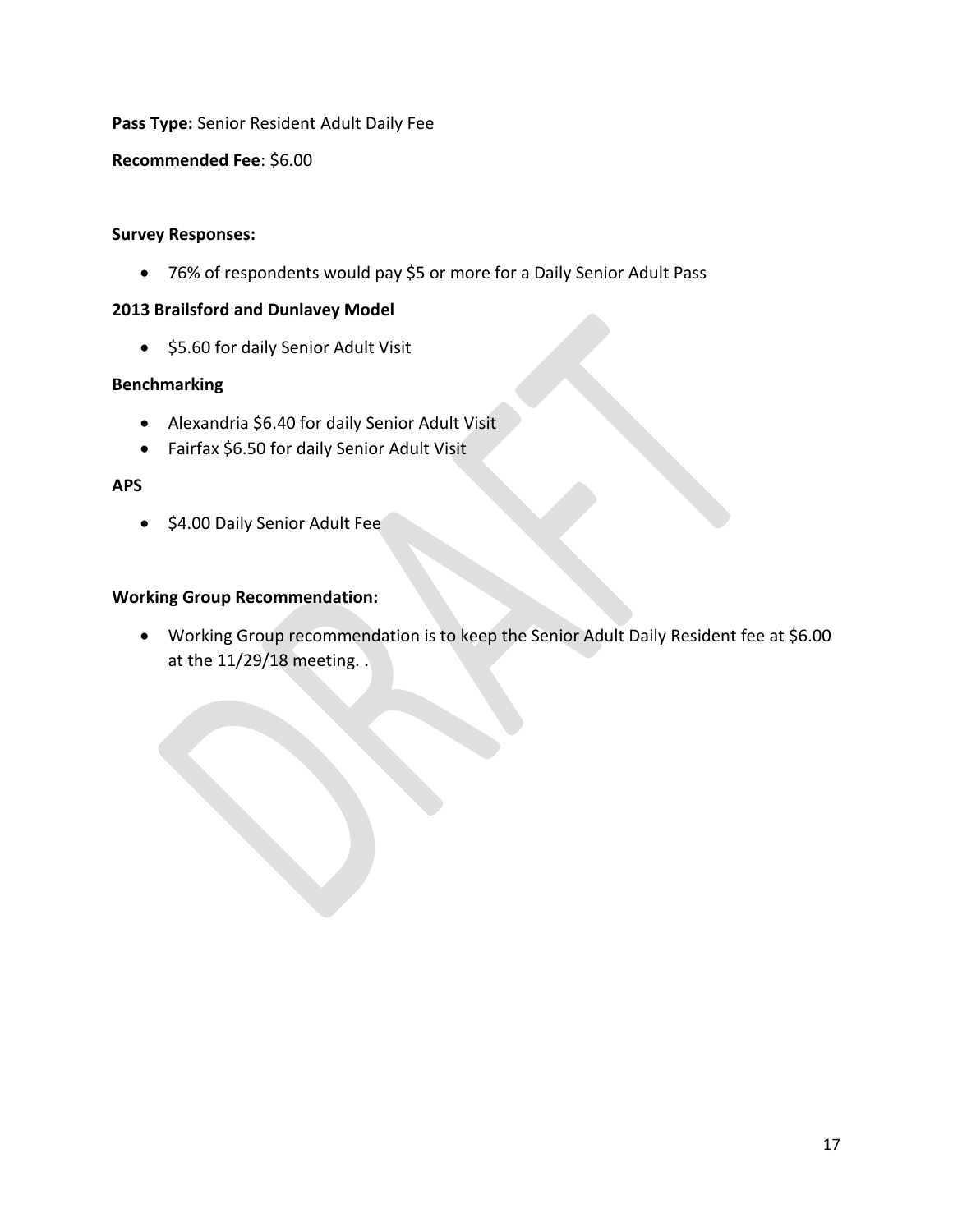## **Pass Type:** Senior Resident Adult 10-Visit Pass

#### **Recommended Fee**: 54.00

Methodology: 10 Senior Adult Resident Visits for the price of 9.

#### **Survey Responses:**

• 57% of respondents prefer a 10-punch pass

#### **2013 Brailsford and Dunlavey Model**

• \$130 for Senior 25-visit pass.

### **Benchmarking**

- Fairfax 25 pass \$147
- Montgomery County \$25 pass \$125

### **APS**

• \$36.00 for 10 Senior Adult Visits

### **Working Group Recommendation:**

• Working Group recommendation is to keep the Senior Adult Resident 10-visit pass at \$54.00 at 11/29/18 meeting.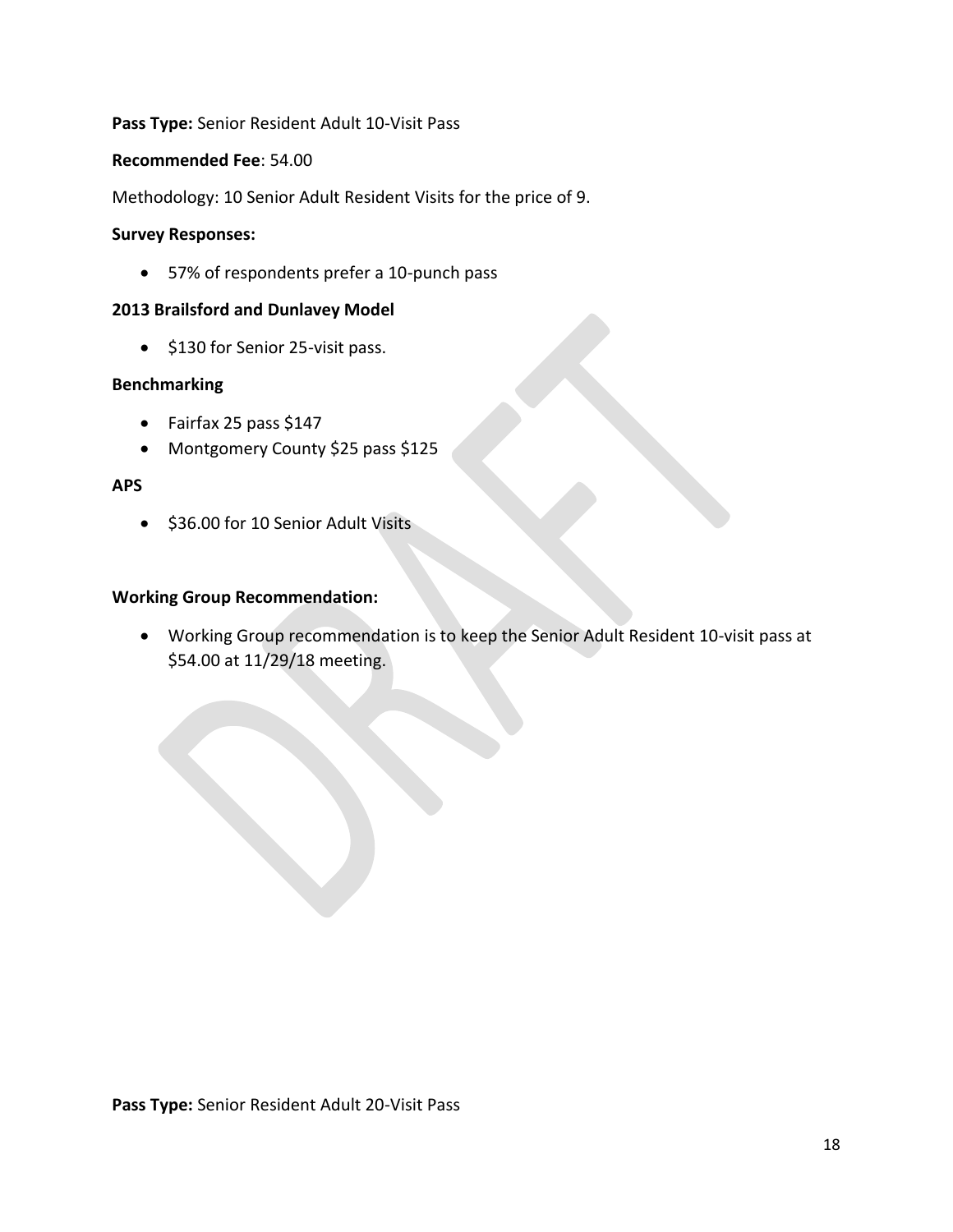## **Recommended Fee**: \$108.00

**Methodology**: 20 Senior Adult resident visits for the price of 18.

### **Survey Responses:**

- 31% of respondents prefer a punch-pass option.
- 20% of respondents prefer a 20-visit pass option.

### **2013 Brailsford and Dunlavey Model**

• \$130.00 for 25 visits

### **Benchmarking**

 $\bullet$  N/A

### **APS**

 $\bullet$  N/A

- Working Group eliminated the proposed Senior Adult Resident 20-visit pass.
- Purchasing 2 10-visit passes provides the same discount.
- Working Group proposes 25-visit pass.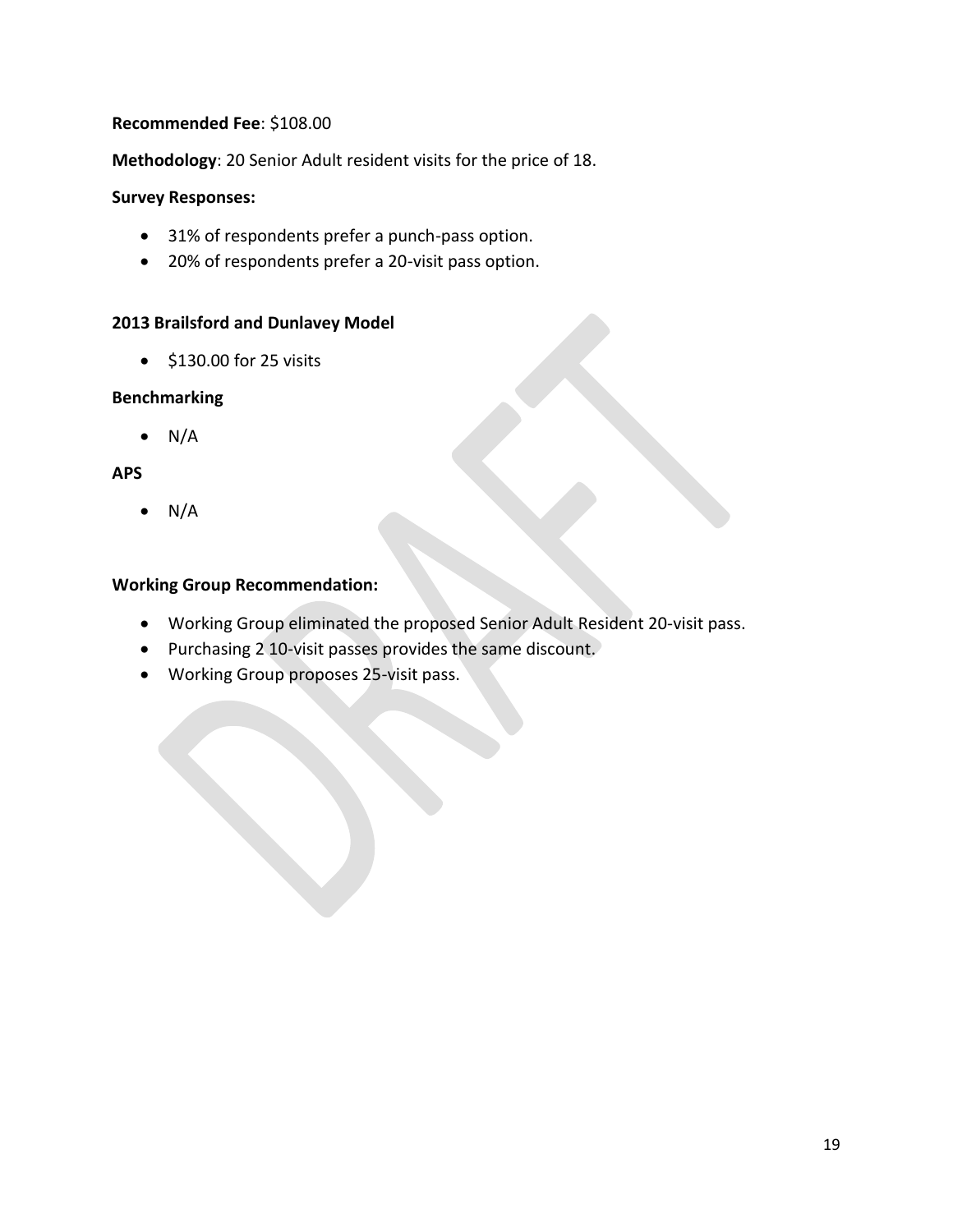# **Pass Type:** Senior Resident Adult 1 Month Pass

#### **Recommended Fee**: \$60.00

**Methodology:** 10 Senior Adult resident daily visits.

#### **Survey Responses:**

• 12% of respondents prefer a monthly pass

### **2013 Brailsford and Dunlavey Model**

• \$52.00 for monthly Senior Adult Pass

### **Benchmarking**

- B&D Model 1-month based on 9.25 monthly visits @ daily rate.
- Fairfax 1-month based on 7.4 monthly visits @ daily rate.
- Alexandria 6.25 monthly visits @ daily rate.
- Freedom Center 5.5 monthly visits @ daily rate

#### **APS**

 $N/A$ 

- Working Group recommended eliminating the Senior Adult Resident 1-month pass at 11/29/18 meeting.
- Working Group proposes 25-visit pass.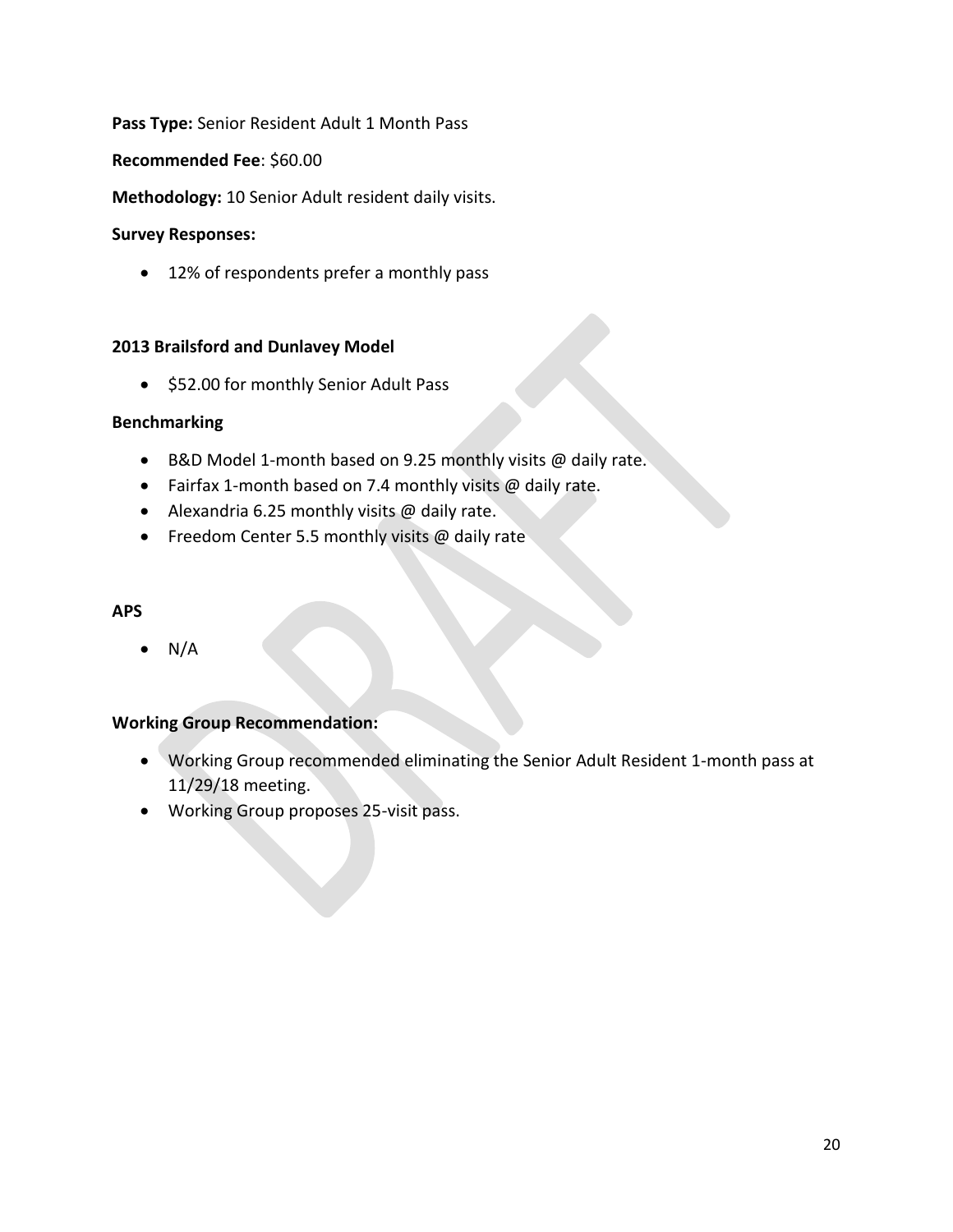## **Pass Type:** Senior Resident Adult 25-visit pass

#### **Recommended Fee**: \$132.00

**Methodology:** 25 Senior Adult daily visits for cost of 22.

#### **Survey Responses:**

• 12% of respondents prefer a monthly pass

### **2013 Brailsford and Dunlavey Model**

• \$130 for Senior Adult 25-visit pass.

#### **Benchmarking**

- B&D Model 1-month based on 9.25 monthly visits @ daily rate.
- Fairfax 1-month based on 7.4 monthly visits @ daily rate.
- Alexandria 6.25 monthly visits @ daily rate.
- Freedom Center 5.5 monthly visits @ daily rate

#### **APS**

• \$36.00 for 10 Senior Adult Swims.

# **Working Group Recommendation:**

• Working group recommends 25-visit pass.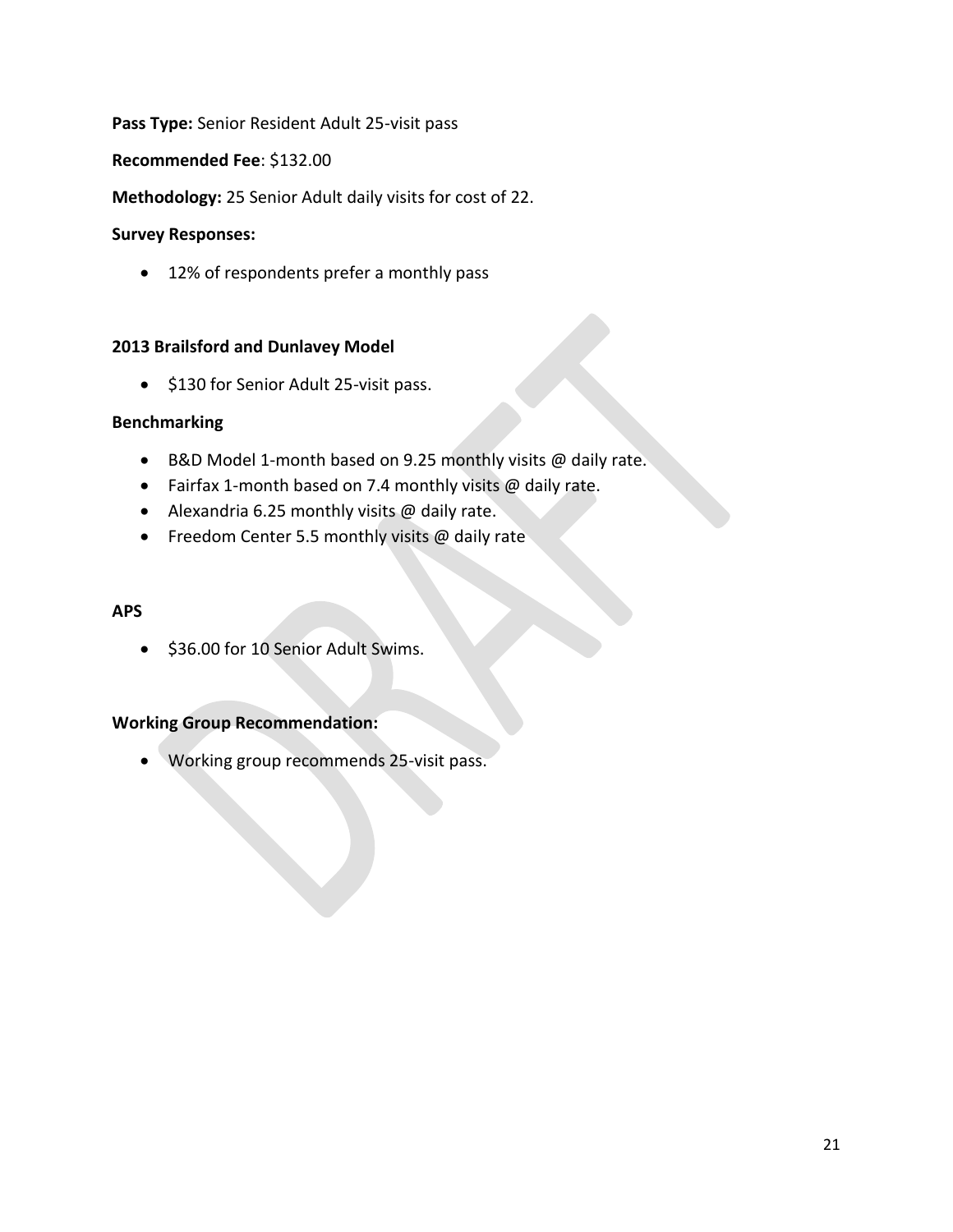**Pass Type:** Senior Resident Adult 6-Month Pass

**Recommended Fee**: \$240.00

**Methodology**: 40 Senior Adult resident visits.

#### **Survey Responses:**

 $\bullet$  N/A

#### **2013 Brailsford and Dunlavey Model**

• \$255 for Senior Adult 6-month pass.

### **Benchmarking:**

- B&D Model based on 45 visits @ daily rate. \$255
- Fairfax based on 36 visits @ daily rate. \$341

#### **APS**

• Senior Adult 6-month membership - \$156.00

### **Working Group Recommendation:**

• Working group recommended keeping the Senior Resident Adult 6-month pass at 11/29/18 meeting.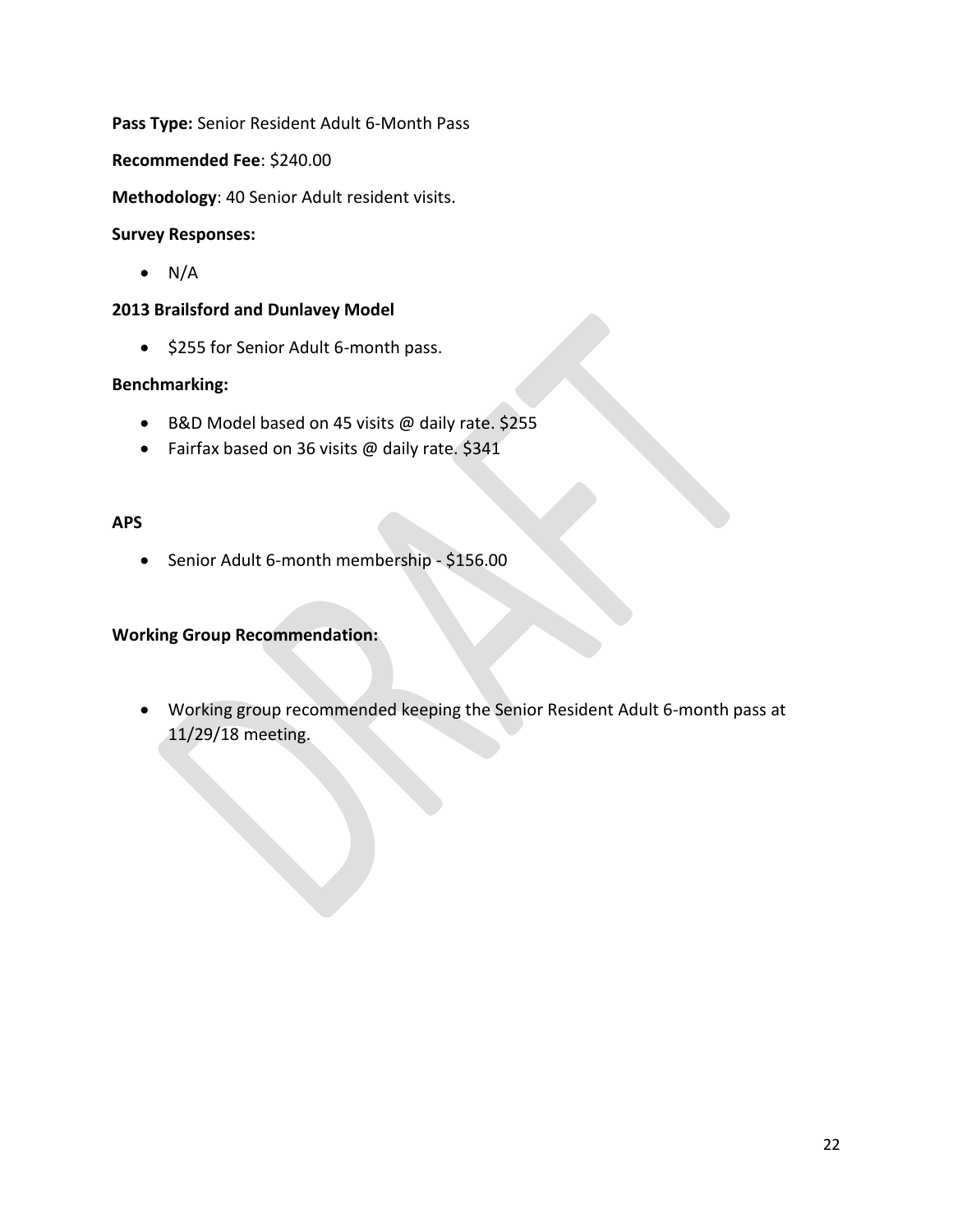**Pass Type:** Senior Resident Adult Indoor-Season Pass

**Recommended Fee**: \$330.00

Methodology: 55 Senior Adult resident rate daily visits.

#### **Survey Responses:**

- 13% of respondents prefer an annual individual pass
- 16% of respondents prefer an annual family pass

### **2013 Brailsford and Dunlavey Model**

 $\bullet$  N/A

## **Benchmarking**

 $\bullet$  N/A

## **APS**

 $\bullet$  N/A

- Working group recommended keeping this fee at 11/29/18 meeting.
- Working Group recommends name change from "School-Year pass" to "Indoor-Season pass."
- Working Group Indoor Season definition is September through May.
- Working Group recommends Indoor Season pass to accommodate Arlington's outdoor pool community.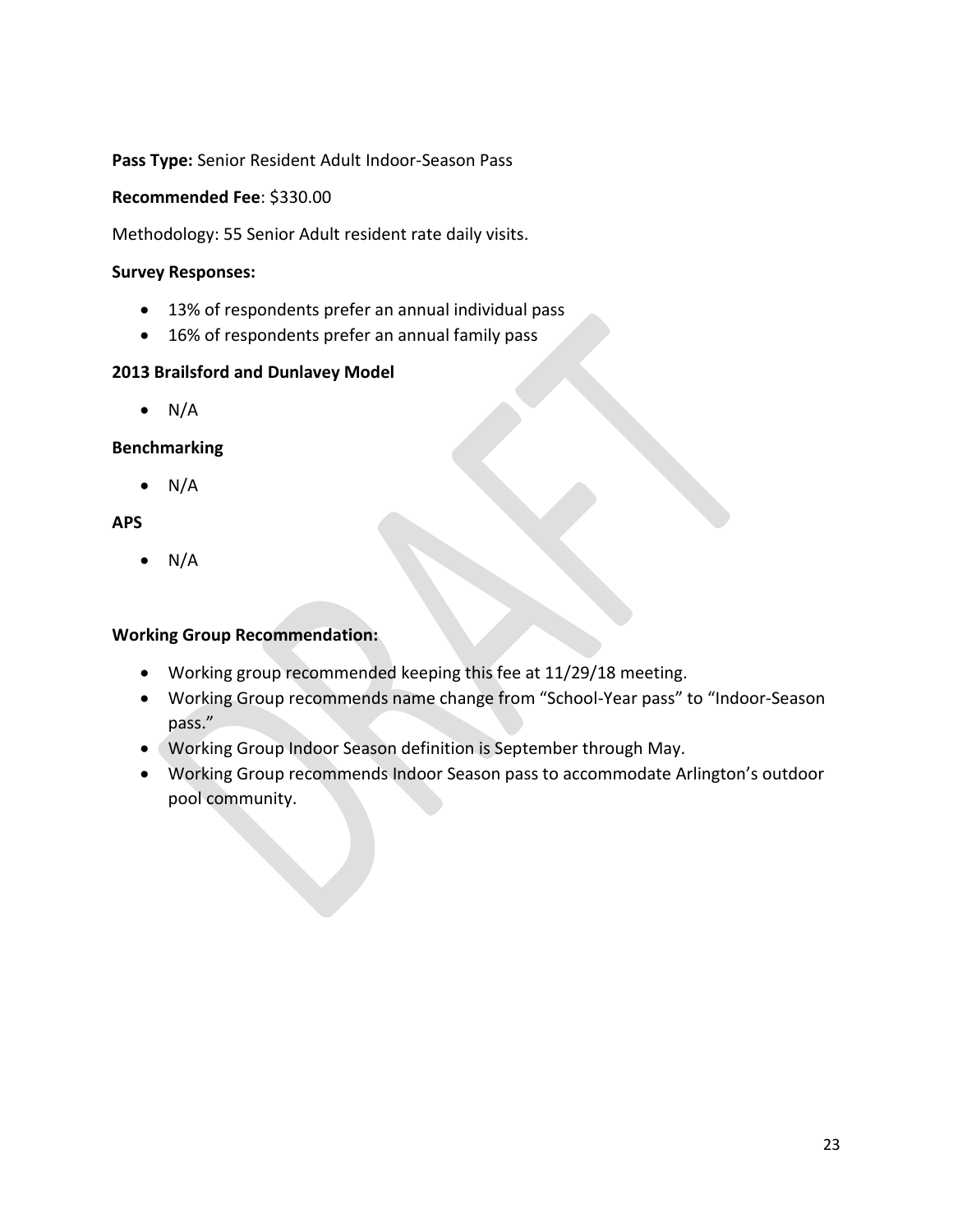**Pass Type:** Senior Resident Adult Annual Pass

**Recommended Fee**: \$420.00

**Methodology**: Based on 70 Senior Adult resident rate daily visits.

#### **Survey Responses:**

- 13% of respondents prefer an Annual Individual Pass.
- 61% of respondents would pay \$40 or more monthly for an annual adult pass.

### **2013 Brailsford and Dunlavey Model**

• \$455 for Senior Adult Annual Pass

#### **Benchmarking:**

- B&D Model based on 81 annual visits.
- Fairfax based on 66 annual visits. \$622.
- Alexandria based on 56 annual visits.

#### **APS**

• \$250.00 for Senior Adult Resident 12-month pass.

# **Working Group Recommendation:**

• Working group recommends keeping this fee at 11/29/18 meeting.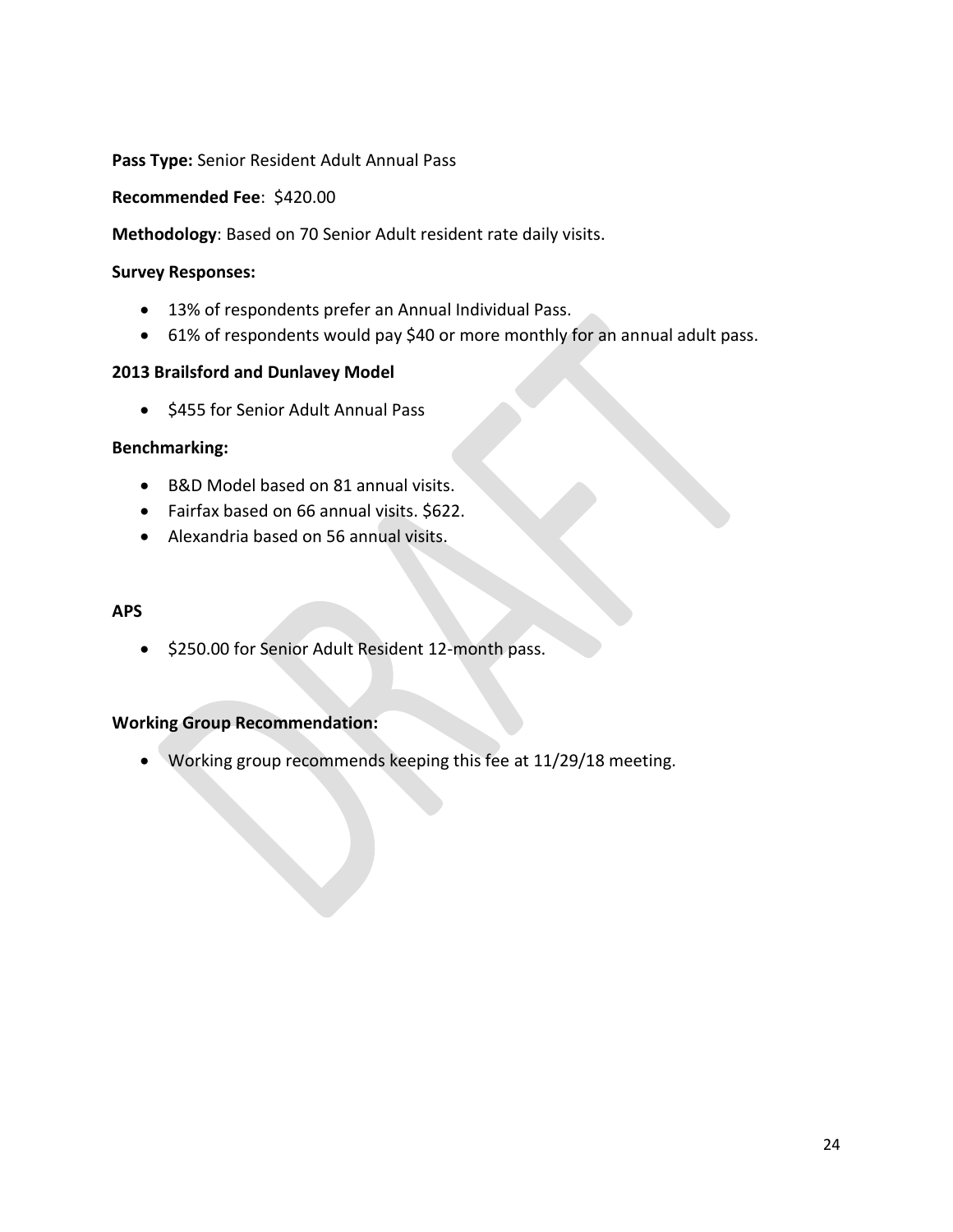**Pass Type:** Family Daily Pass

**Recommended Fee**: \$25.00

**Methodology:** 2 Adult and 2 Children Resident Daily Pass (\$28.00 value) less \$3.00 discount

### **Survey Responses:**

• 16% of respondents prefer an annual family pass

### **2013 Brailsford and Dunlavey Model**

• \$300 for dependent yearly membership.

### **Benchmarking**

- Freedom Center 2 Adult and 2 Child \$16.00
- NOVA Parks
	- o Family of two R \$155/ NR \$175
	- o Family of three R \$225/ NR \$255
	- o Family of Four R \$295/ NR \$335
	- o Family of Five R \$365/ NR \$415
- Fairfax
	- o 1 month \$137.00
	- $\circ$  6 months \$683
	- o Annual \$\$1,249
	- o 2 Adults and up to 10 Children in household account

### **APS**

 $N/A$ 

- Working Group recommended Family Daily Pass at 11/29/18 meeting.
- Working Group recommends Family Annual Passes through the 10-visit, or 25-visit pass option.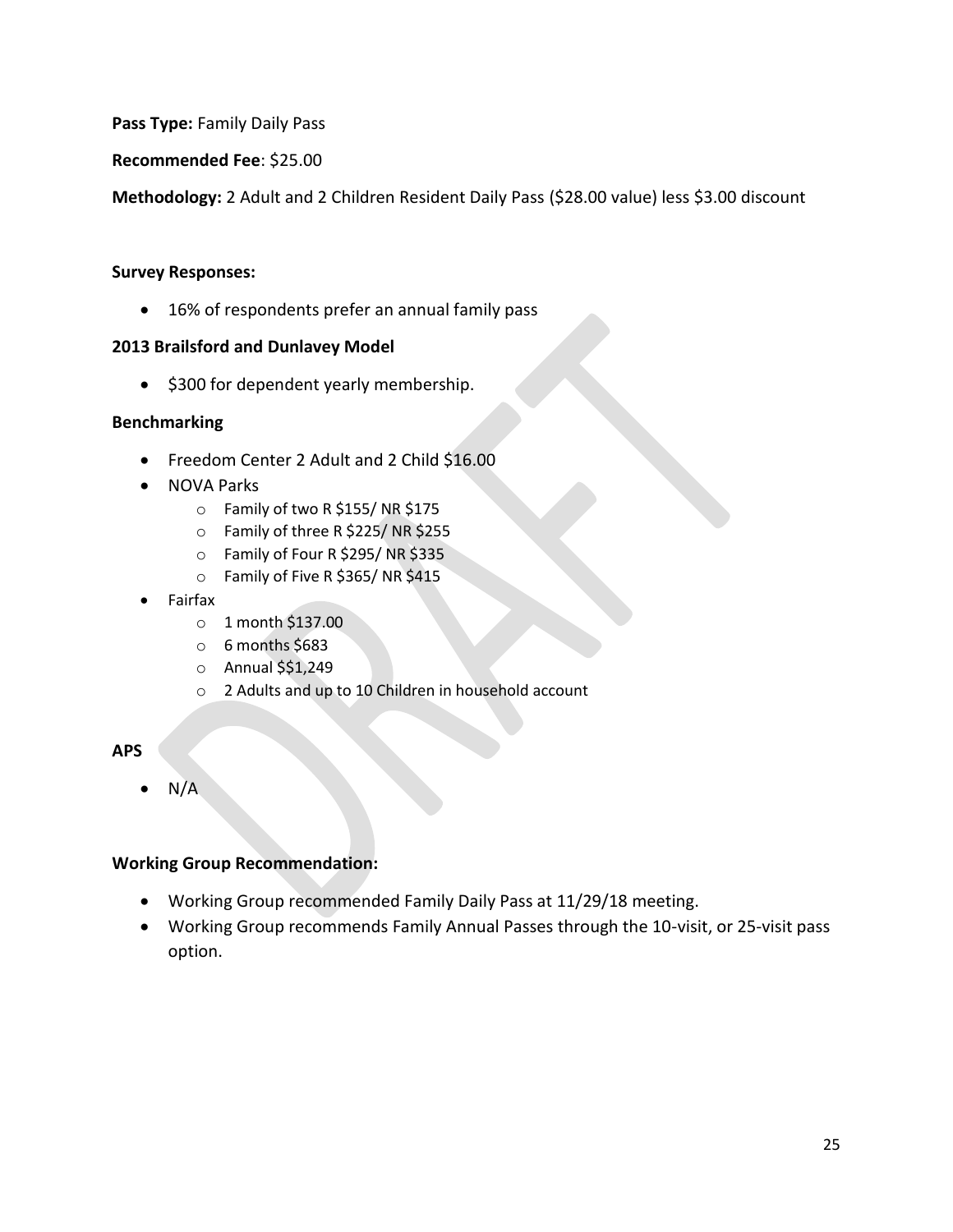### **Pass Type:** Matinee Daily Pass

### **Recommended Fee**: \$5.00

## **Methodology:**

- Applies to Children, Adults, and Seniors.
- Only applies to daily fee.
- Weekdays  $-11:00$  am  $-4:00$  pm.

## **Survey Responses:**

## **2013 Brailsford and Dunlavey Model**

 $\bullet$  N/A

## **Benchmarking**

• Freedom Center \$35.00 monthly/\$420.00 yearly.

# **APS**

 $\bullet$  N/A

# **Working Group Recommendation:**

• Working Group recommends keeping this fee, but delaying implementation based on facility utilization.